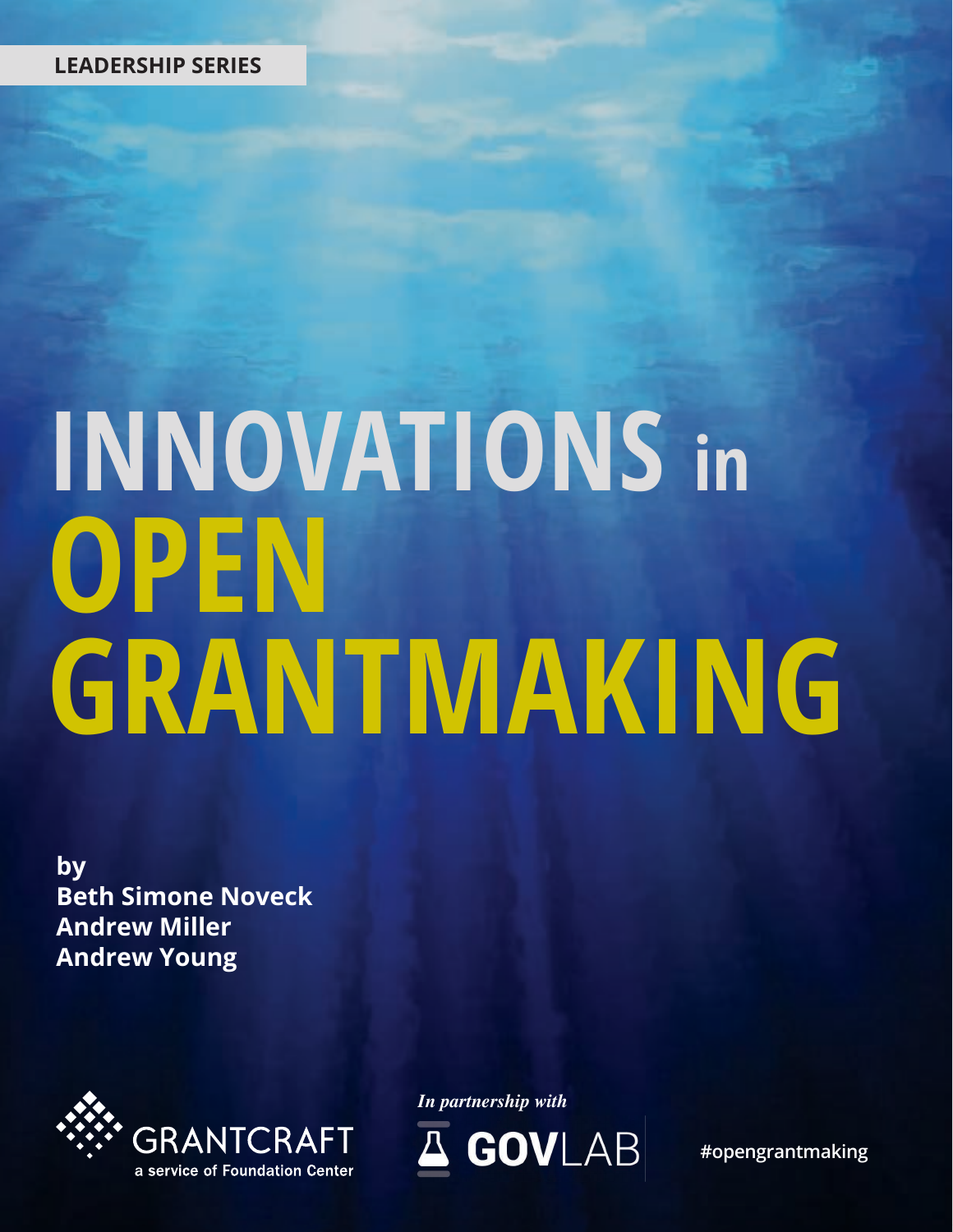

This guide was written by Beth Simone Noveck, Andrew Miller, and Andrew Young, The Governance Lab (The GovLab), and edited by Jen Bokoff, Foundation Center.

Design by Christine Innamorato, Foundation Center.

The authors would like to thank everyone who contributed information and perspectives to this piece, and particularly would like to acknowledge David Bringle, DARPA, for his contributions.

To access this guide and other resources, please visit **grantcraft.org**.

You are welcome to excerpt, copy, or quote from GrantCraft materials, with attribution to GrantCraft and The GovLab, and inclusion of the copyright. GrantCraft is a service of Foundation Center. For further information, please e-mail **info@grantcraft.org**.

Resources in the GrantCraft library are not meant to give instructions or prescribe solutions; rather, they are intended to spark ideas, stimulate discussion, and suggest possibilities. This paper is part of GrantCraft's Leadership Series.



© 2016 The GovLab. This work is made available under the terms of the Creative Commons Attribution-NonCommercial 4.0 Unported License, **creative commons.org/licenses/by0nc/4.0**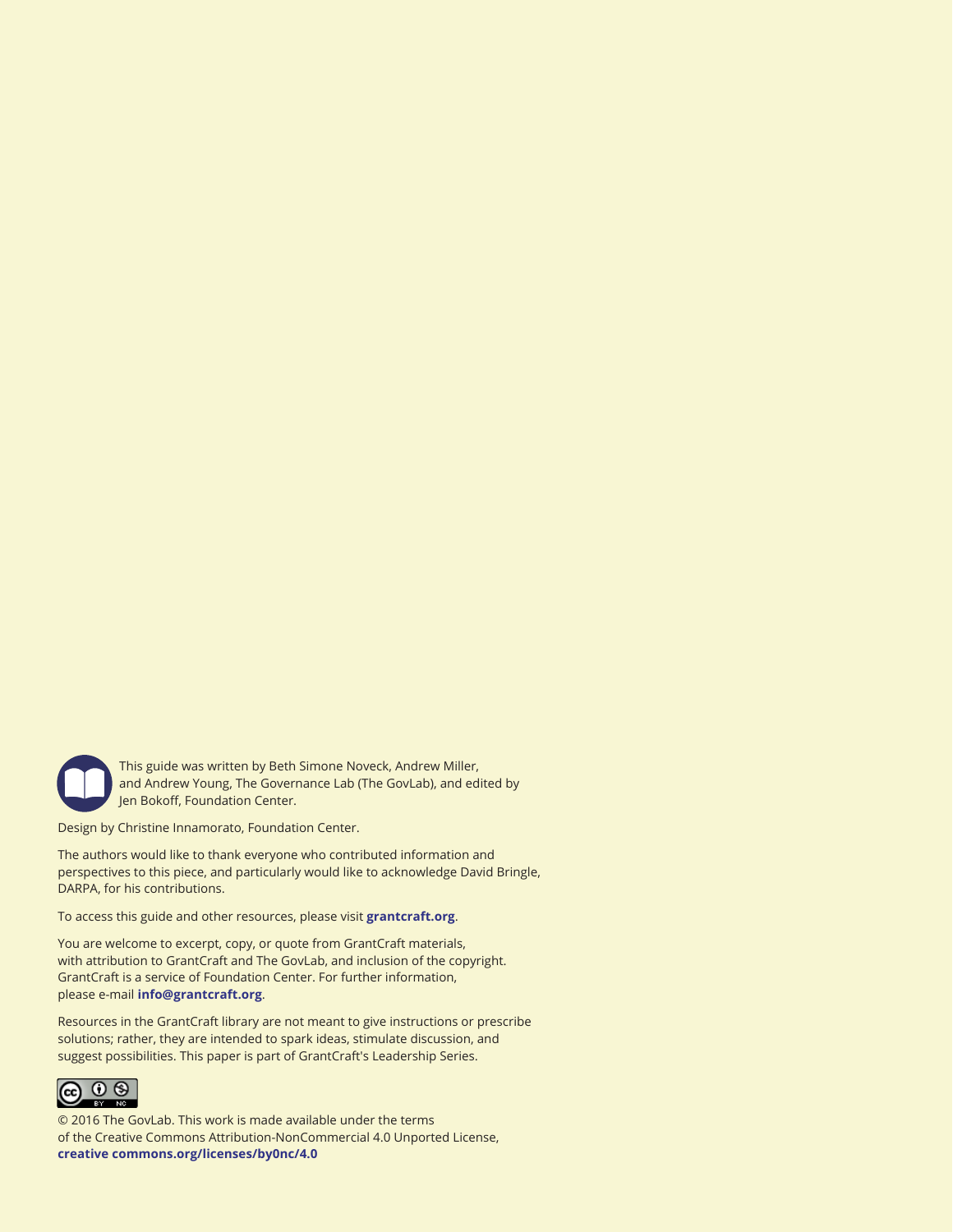# **Contents**

| 3  | <b>Introduction to Open and Effective Grantmaking</b>                                                |
|----|------------------------------------------------------------------------------------------------------|
| 5  | <b>Innovations Pre-Granting: Ideation Challenges</b>                                                 |
|    | <b>Innovations Pre-Granting: Improving the Quality of</b><br><b>Applications through Matchmaking</b> |
| 9  | <b>Innovations Pre-Granting: Prioritizing</b><br><b>Bottom-Up Participation</b>                      |
|    | <b>Innovations in Granting: Open Peer Review and</b><br><b>Participatory Judging</b>                 |
| 13 | <b>Innovations in Granting: Evidence-Based Grantmaking</b>                                           |
| 15 | <b>Innovations in Granting: Expert Networking</b>                                                    |
| 17 | <b>Innovations in Granting: Open Alternatives to Grants</b>                                          |
| 19 | <b>Innovations Post-Granting: Opening Data About</b><br><b>Grants, Grantors, and Grantees</b>        |
| 21 | <b>Innovations Post-Granting: Standardizing Reporting</b>                                            |
| 23 | <b>Innovations Post-Granting: Opening Access to</b><br><b>Grant-Funded Work Product</b>              |
| 25 | <b>Conclusion and Reflection</b>                                                                     |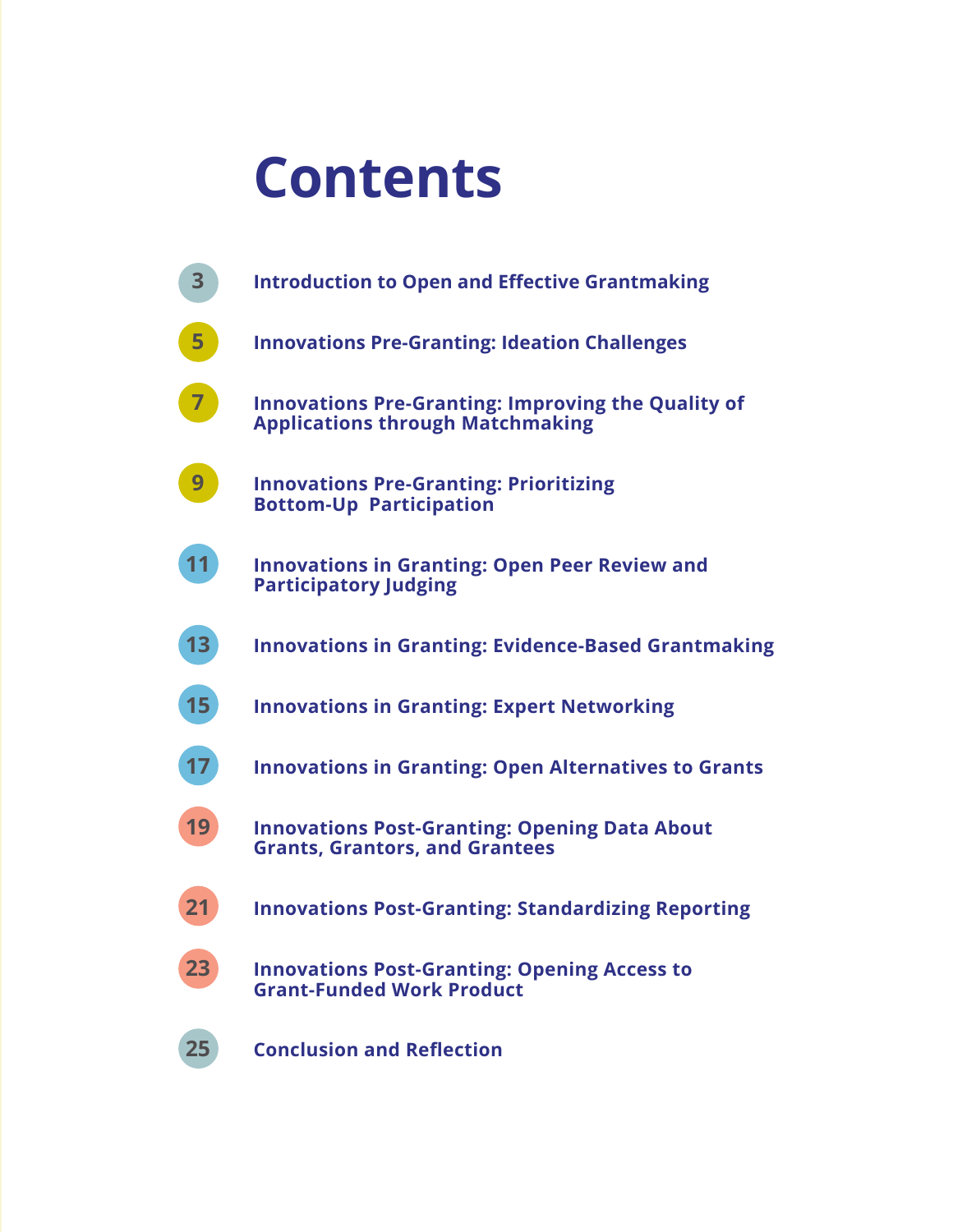#### **WHY THIS PAPER?**

Despite grantmaking's importance, we have a decidedly 20th-century system in place for deciding how we make these billions of dollars of crucial public investments. To make the most of limited fundingand help build confidence in the ability of public investments to make a positive difference—it is essential for our government agencies to try more innovative approaches to designing, awarding, and measuring their grantmaking activities.

#### **HOW CAN I USE THIS AS A RESOURCE?**

*Innovations in Open Grantmaking* seeks to provide inspiration and early proof of concept regarding innovative practices at every stage of the grantmaking process. The examples and lessons included can act as suggested guidelines for future research and experimentation around more openly and effectively providing access to public money.

#### **WHO ARE THE AUTHORS?**

Beth Simone Noveck is Florence Rogatz Visiting Clinical Professor of Law, Yale Law School and Jerry M. Hultin Global Network Professor of Engineering, New York University. She is Director of the GovLab and its MacArthur Research Network on Opening Governance. Funded by the John D. and Catherine T. MacArthur Foundation, the John S. and James L. Knight Foundation, and Google.org, the GovLab strives to improve people's lives by changing how we govern. The GovLab designs and tests technology, policy, and strategies for fostering more open and collaborative approaches to strengthen the ability of people and institutions to work together to solve problems, make decisions, resolve conflict, and govern themselves more effectively and legitimately.

Andrew Miller is a former Research Fellow at the GovLab currently pursuing a J.D. at Yale Law School. Andrew joined the GovLab after three years in the U.S. Senate, where he served on the legislative teams of Senator Jeff Merkley (D-OR) and Senator Richard Blumenthal (D-CT). During his time in the Senate, Andrew's portfolio included banking, consumer finance, budget, tax, international trade, labor, and housing issues. While in Sen. Merkley's office, Andrew helped draft the CROWDFUND Act, which legalized certain kinds of online crowdfunded investments and established a regulatory framework for the new crowdfunding marketplace. Prior to his work in the Senate, Andrew spent two years in the UK on a Marshall Scholarship, where his research focused on the changing politics of the Chinese media and its approach to covering sensitive foreign affairs topics.

Andrew Young is the Associate Director of Research at the GovLab, where he leads research efforts focusing on the impact of technology on public institutions. Among the grant-funded projects he has directed are a global assessment of the impact of open government data; comparative benchmarking of government innovation efforts against those of other countries; and crafting the experimental design for testing the adoption of technology innovations in federal agencies. He has written extended work on how public sector institutions use new technology to coordinate work and developed original public resources on new ways of governing with technology.

#### **WHERE CAN I LEARN MORE?**

**2 GRANTCRAFT, A SERVICE OF FOUNDATION CENTER** accessed at **foundationcenter.org**.To learn more about the GovLab's work on open grantmaking, and innovations in governance more generally, visit **[thegovlab.org](http://thegovlab.org)**, contact **[info@thegovlab.org](mailto:info%40thegovlab.org?subject=)**, follow us on Twitter **[@thegovlab,](https://twitter.com/thegovlab)** and sign up for our weekly The GovLab Digest newsletter at **[thegovlab.org/govlab-digest/](http://thegovlab.org/govlab-digest/)**. An earlier version of this publication was shared on Medium earlier this year, which includes links and comments from other readers, and can be found at **[medium.com/open-grantmaking-innovations](https://medium.com/open-grantmaking-innovations)**. You can learn more about Beth Simone Noveck's work on governance innovation in her books *Smart Citizens*, *Smarter State: The Technologies of Expertise and the Future of Governing* (Harvard University Press, 2015) and *Wiki Government: Technology Can Make Government Better*, Democracy Stronger and Citizens More Powerful (Brookings, 2009). GrantCraft, a service of Foundation Center, offers resources to help funders be more strategic about their work, and has published this paper as part of its leadership collection to encourage a conversation about this topic. Explore GrantCraft's resources at **grantcraft.org** and on Twitter by following **[@grantcraft](https://twitter.com/GrantCraft)**. Other services and tools that Foundation Center offers can be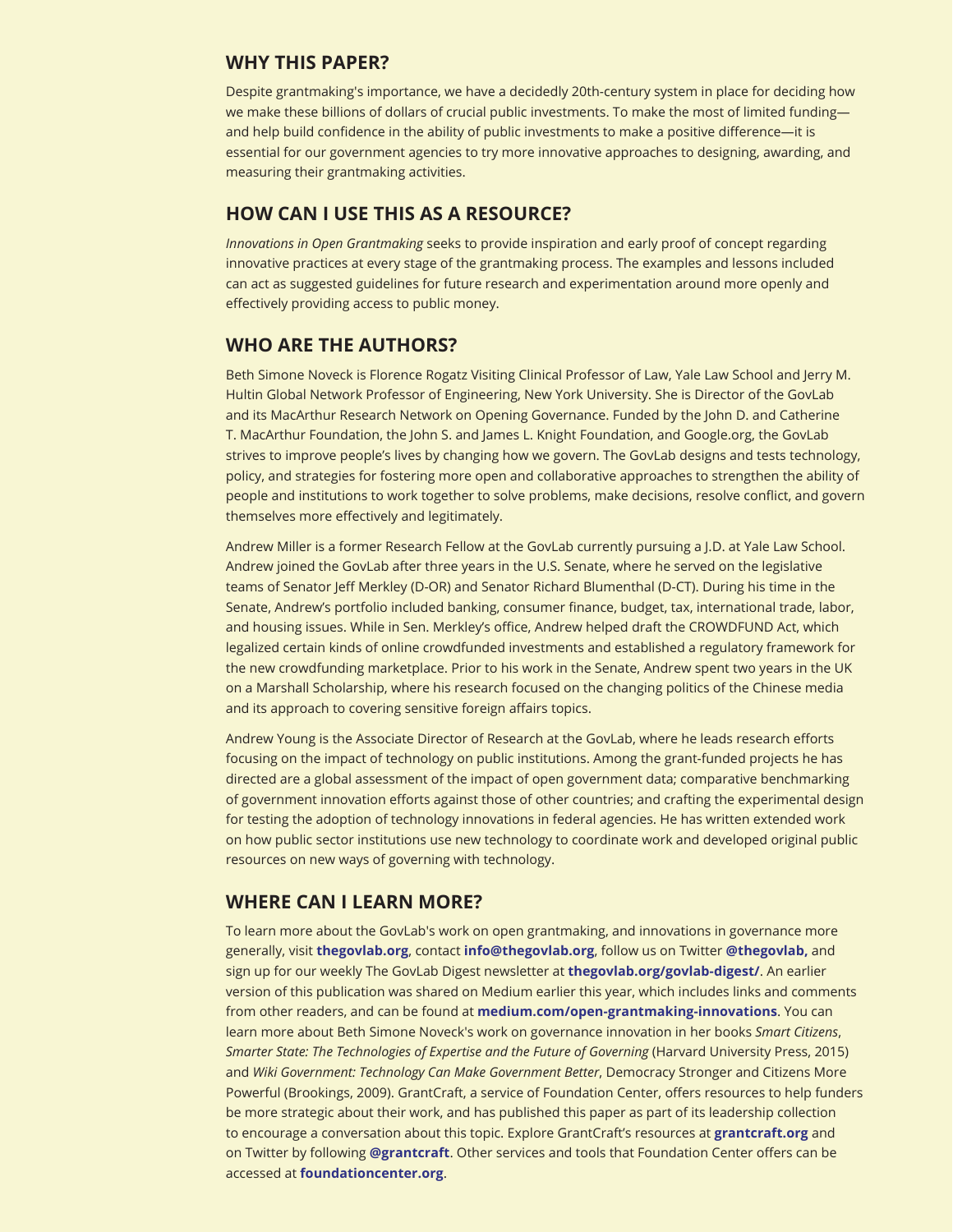# **Introduction to Open and Effective Grantmaking**

### **What It Is, Why It Matters**

Of its \$4.1 trillion fiscal year 2016 budget, the U.S. federal government and its grantmaking agencies will give out billions of dollars in the form of grants to states, localities, and individuals, supporting a dizzying array of activities, from scientific research and economic development to arts, culture, and education.

Unlike contracts — where government gives a business or organization X dollars in exchange for a specific product or service defined in advance — grants generally provide greater flexibility for the recipient to decide how, precisely, to use the funds to advance a particular goal. As the U.S. federal government defines it: "A grant is a way the government funds your ideas and projects to provide public services and stimulate the economy."<sup>1</sup> When invested well, such grant funding has the power to yield cutting-edge research and innovation, create jobs, deepen the impact that state and local organizations have in their communities, and support smart solutions to hard problems.

Grantmaking, in short, plays a vital role in helping our government, our researchers, and our communities confront 21st-century challenges. Yet we still have a decidedly 20th-century system in place for deciding how we make these billions of dollars of crucial investments. In order to make the most of limited funding — and to help build confidence in the ability of public investments to make a positive difference — it is essential for our government agencies to try more strategic approaches to designing, awarding, and measuring their grantmaking.

That is the sort of change we hope to advance with this publication on innovations in public grantmaking.

#### **THE SYSTEM WE HAVE NOW AND THE SYSTEM WE COULD HAVE**

In most instances, grantmaking by government agencies follows a familiar lifecycle: the agency describes and publicizes the grant in a public call for proposals; qualifying individuals or entities send in applications; and the agencies select their winners through internal deliberations. Members of the public — including outside experts, past grantees, and service recipients in the community — often have few opportunities to provide input before, during, or after the judging process. After awarding grants, the agencies themselves usually have limited continuing interactions with those they fund.

# *Grantmaking plays a vital role in helping our government, our researchers, and our communities confront 21st-century challenges.*

The current system, to be sure, developed for a number of reasons. In an effort to safeguard the legitimacy and fairness of the grantmaking

This paper is part of GrantCraft's Leadership Series. GrantCraft publishes papers written by leaders in the field of philanthropy to spark ideas, stimulate discussion, and suggest possibilities. While you read, push yourself to learn from, but also critically reflect on, this text. What do you agree with? What other perspectives do you see? What questions does it raise for you? At the end of the paper, you'll find additional questions that you can use to spark conversation with colleagues and others, which you can also discuss further with an online community on **[grantcraft.org](http://grantcraft.org)**. As you're reading, think about what examples you have that can contribute to ongoing learning. E-mail **[info@grantcraft.org](mailto:info%40grantcraft.org?subject=)** and **[info@thegovlab](mailto:info%40thegovlab?subject=)** to share your perspective.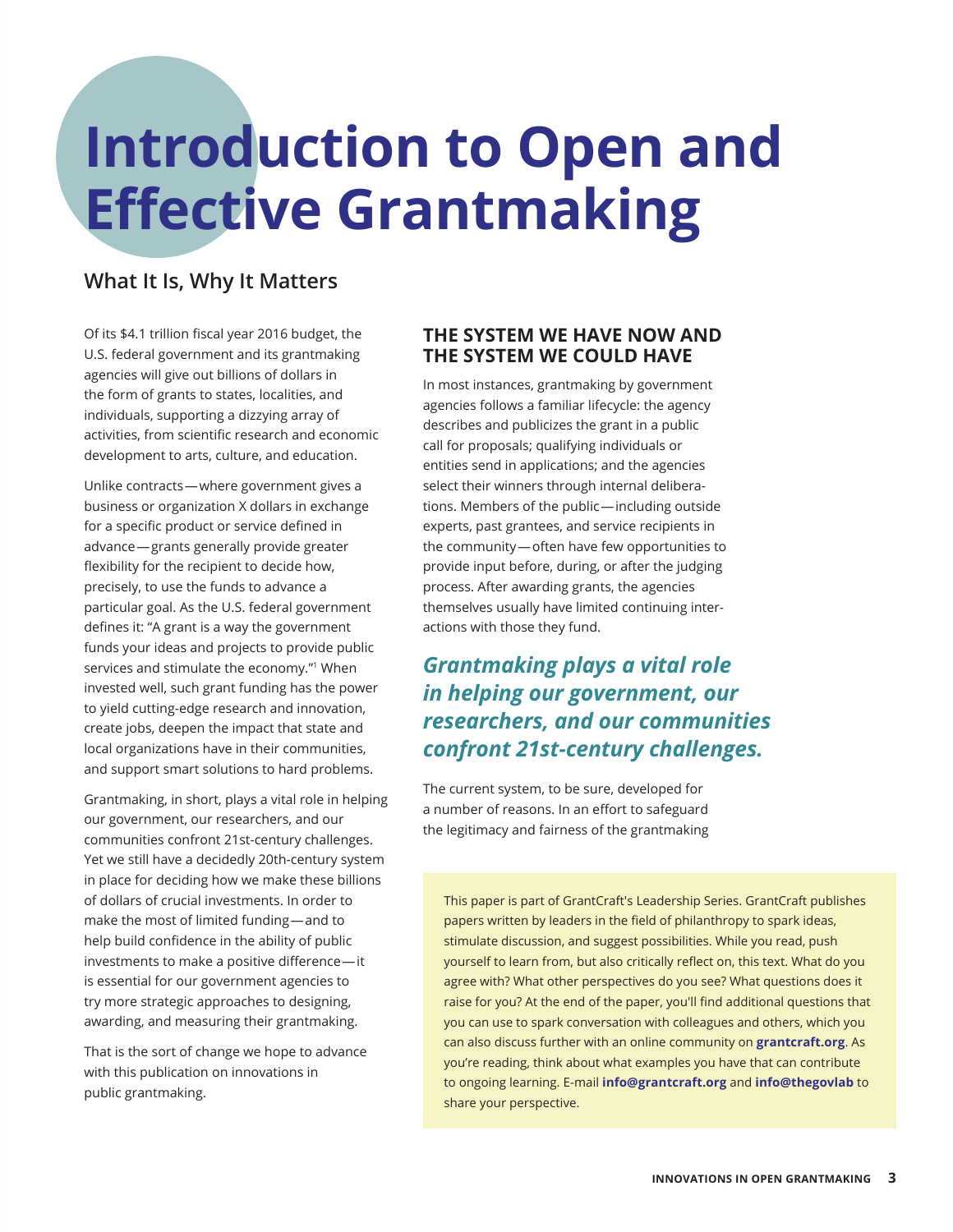process, agencies have traditionally conducted grantmaking strictly behind closed doors. From application to judging, most government grantmaking processes have been confidential and at arm's length. For statutory, regulatory, or even cultural reasons, the grantmaking process in many agencies is characterized by caution rather than by creativity.

# *It is essential for our government agencies to try more strategic approaches to designing, awarding, and measuring their grantmaking.*

But it doesn't have to be this way. Innovators in government, philanthropy, and private sector companies have begun to experiment with greater transparency and collaboration at all stages of grantmaking. Perhaps counterintuitively, these innovations in "open grantmaking" have the potential to yield more legitimate and more accountable processes than their closed-door antecedents. These processes, in turn, have the potential to result in more creative strategies for solving problems and, ultimately, more effective outcomes, including greater economic growth.

Encouragingly, the federal government has begun to take note. Since the White House organized a conference on open grantmaking, prizes, and challenges in 2010,<sup>2</sup> experiments in open grantmaking have indeed proliferated. But there has been no systematic policy adoption of these techniques. The global mandate for transparency and open government data, as well as the adoption of alternative funding mechanisms to complement traditional grants and contracts (such as prize-backed challenges), makes the time especially ripe for more systemic change. Our hope is to encourage the broader adoption of open and innovative grantmaking practices, the incorporation of these practices into policy, and a more sustained empirical assessment of their impact.

### **What This Publication Covers**

Open and effective grantmaking innovations can take many forms, including techniques that:

- l enable broader and more diverse groups of people to participate, with the aim of bringing greater expertise and creativity into the process;
- $\bullet$  mandate more transparency, with the aim of improving accountability; and
- l incorporate greater use of data and evidence, with the aim of evolving the design of the grant and informing future judging decisions.

Often, innovative grantmaking processes will combine more than one technique, such as the use of bottom-up crowdsourcing to engage people in gathering data about what's working on the ground. Throughout this publication, we will take a closer look at several such categories of open grantmaking innovations, organized chronologically along the lifecycle of the grantmaking process: innovations pre-granting, innovations in judging and awarding grant funds, and innovations post-granting.

For each type of innovation, we will explore a selection of examples from across the public, private, and philanthropic sectors, as well as their particular advantages and potential drawbacks. Certainly, not every innovation is appropriate for every agency or every grant. But all grantmaking agencies could benefit by taking a long, hard look at their existing procedures and determining how best to modernize and improve them. This publication will provide practitioners throughout government a menu of options to learn from—and some important issues to consider—as they decide how to do so.

Through practical examples, this publication will attempt to sketch out the range and potential impact of open and effective grantmaking innovations at all stages of the process. We begin with a series of three stories on innovations before the judging/ awarding process even begins.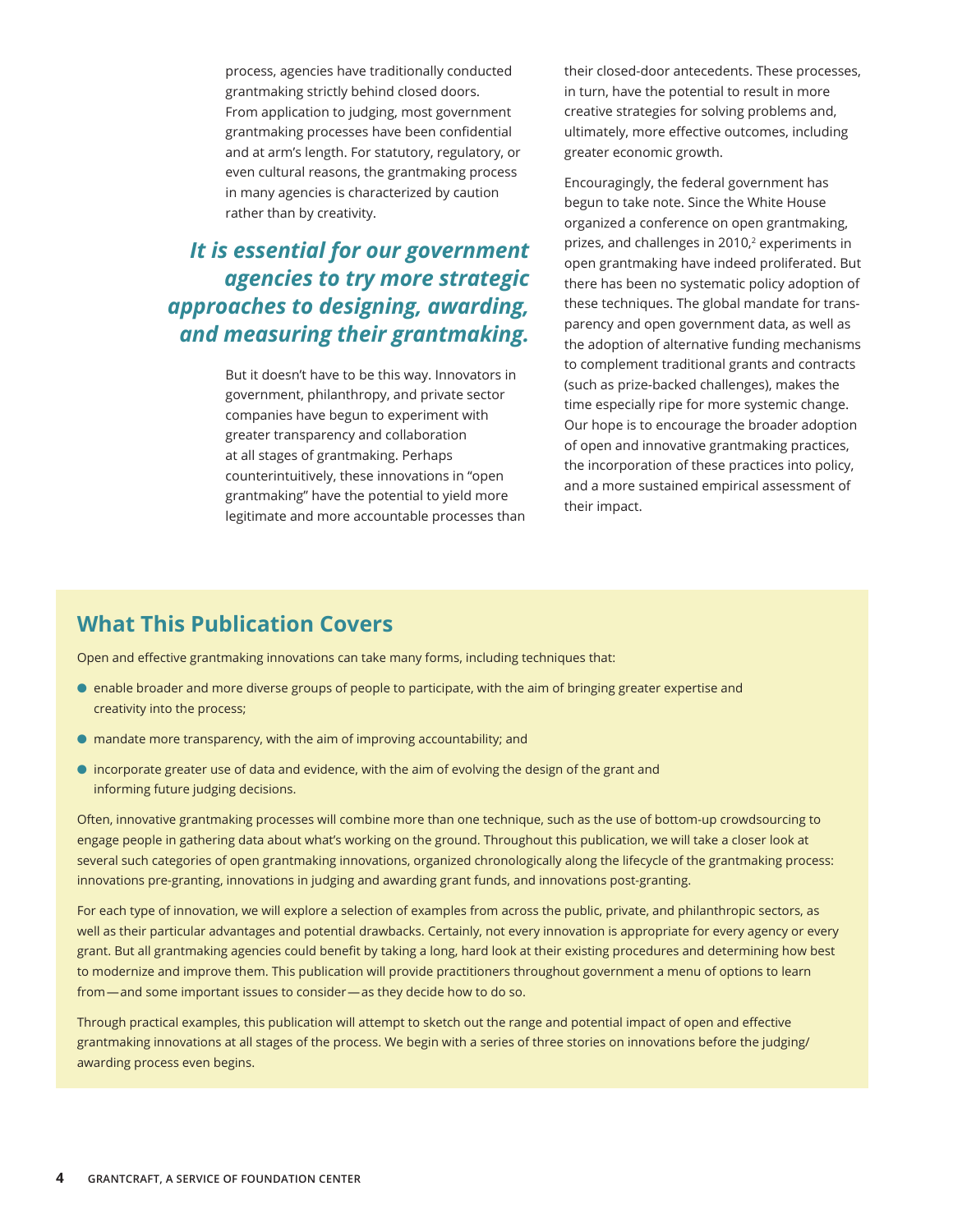# **Innovations Pre-Granting: Ideation Challenges**

## **Using the Crowd to Develop Grant Strategy**

Institutions can use "the crowd" to brainstorm ideas for the design or goal of the grant itself. In other words, outsiders can be useful for helping in defining the questions institutions ought to use their funding to answer or the problems they should focus on solving.

When a government agency seeks to improve how it uses its grant funding, the hard work begins long before the judging process. Grantmaking practitioners know that the quality of a grant's *design* (e.g., the problem definition, the application process, the communication and outreach strategy) can determine the quality of applicants and the success of the projects that are ultimately funded. During this pre-judging stage, the objective is to identify the most worthwhile problems toward which to direct grant funding, as well as the best mechanisms for addressing those problems. Openness to outside input, in particular, has the potential to bring to bear greater expertise — including both on-the-ground know-how and more formal training — when determining where and how to fund.

Grantmaking institutions have begun to solicit ideas from outside their walls very early in the process, turning to "the crowd" for help to inform how they design the grant opportunity in the first place. Crowdsourcing the grant design has the potential to bring in new ideas and better information from more diverse sources before a single application has been sent in.

In 2010, for example, Harvard University launched its Type 1 Diabetes Challenge<sup>3</sup> to get creative suggestions for combating the disease and to open up how universities generate their research questions.4 Typically, an academic decides on the direction for their lab and seeks out funding in support of the pre-existing idea. In an effort to expand participation beyond

the usual prospects and uncover new ideas for fighting type 1 diabetes *prior to* investing fullfledged research funding, Harvard sponsored a \$30,000 prize–backed challenge to come up with promising approaches that could become the basis for a larger, subsequent research grant. The challenge did not ask people to come up with *answers*, as is typically the case in grantmaking projects. Rather, contributors — the prize competitors — supplied the questions. This enabled people to propose ideas whether or not they had the resources or desire to solve the problem they proposed.

*During this pre-judging stage, the objective is to identify the most worthwhile problems toward which to direct grant funding, as well as the best mechanisms for addressing those problems.*

After six weeks, 150 solid research hypotheses were submitted, encompassing a broad range of approaches from different disciplines. One winner out of the 12 selected was a college chemistry major, who believed there ought to be more focus on the chemical origins of the disease. As she put it, "I was drawn to the fact that the challenge promised to create a dialogue spanning scientific disciplines and based on the merit of people's ideas. Opportunities like this are extremely rare."5 Another winning applicant was herself a diabetes patient. The Leona Helmsley Trust then offered \$1 million in grant funding to encourage qualified biomedical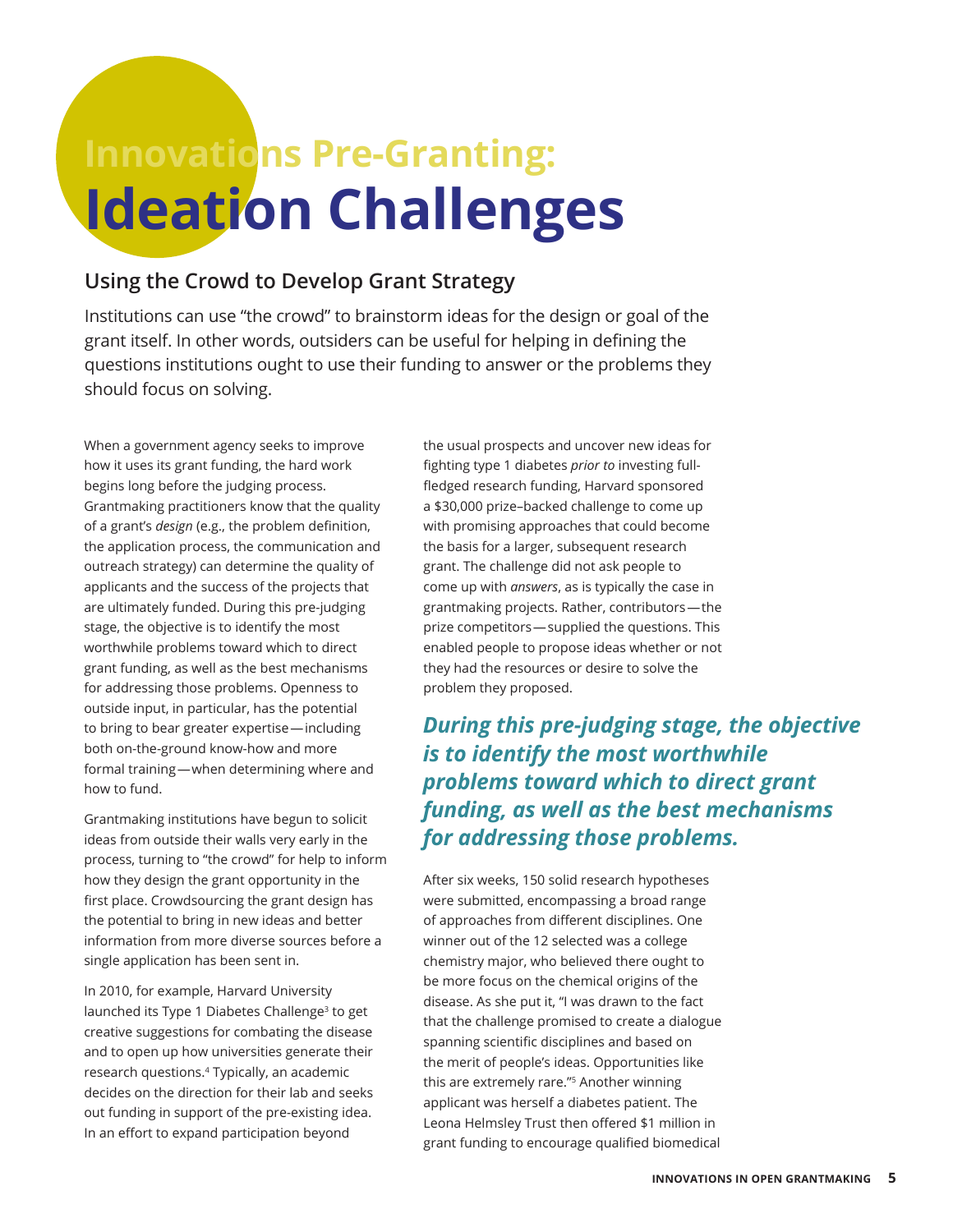researchers to create experiments based on these newly generated research questions, including the approaches suggested by the college student and the diabetes patient.

Using a similar model, other foundations such as the Alfred P. Sloan Foundation awarded \$15,000 for good ideas for what to fund in connection with research for the White House Smart Disclosure Initiative.<sup>6</sup> "Smart Disclosure" refers to creating tools to help consumers make better and safer decisions using the data that government collects from companies and then publishes openly in machine-readable formats. The challenge asked people to answer five questions to help guide future Smart Disclosure research. Good proposals received between \$5,000 and \$15,000 dollars and did not require the submitter to implement the research. Rather, inspired by these suggestions, Sloan and Russell

*Openness to outside input has the potential to bear greater expertise — including both onthe-ground know-how and more formal training — when determining where and how to fund.*

Sage plan on pursuing further grantmaking.

The public sector has also begun replicating this model of separating idea generation in advance of grant implementation. In 2013, the National Science Foundation (NSF) held the Basic Research to Enable Agricultural Development (BREAD) Ideas Challenge<sup>7</sup> to get good ideas from diverse sources for grantmaking in the agricultural sciences, with a focus on improving the lives of millions of smallholder farmers in the developing world. Crucially, the submissions needed to be *challenges in need of solving*, rather than a solution to some preselected challenge. Examples of winning challenge ideas include "Develop knowledge, methods, and tools to identify drought-productive microbiomes and facilitate their use by smallholder farmers" and "Develop means for 'root swelling' of small wild roots, leading the way to the creation of hundreds of new root crops that could improve the nutrition and incomes of developing world

farmers."<sup>8</sup> In holding this competition, the NSF is both signaling its own interest in solving the problems it's selected, and also using its convening power to convince others — including other funders — of the importance of these challenges.

While there is no formal evidence of impact from the BREAD challenge just yet, separating the "idea generation" from the "execution" phase potentially allows more diverse people to suggest ideas and inform how funding agencies frame later grant offerings, even if these first-round applicants may not be eligible for or interested in applying for subsequent funding.

### **WHY DO IT**

- *Diversity of input:* The quality of grant design can determine the quality of grant applicants and recipients. Using "the crowd" to brainstorm offers a way to harness the knowledge, experience, and diversity of a broader group of people to make sure you're answering the right questions and solving the right problems.
- *e Flexibility:* This approach offers the flexibility to decide whether to engage those outside the organization in helping to design the grant through an open call to a broad public, or through targeted outreach to a specific audience.
- *Buzz:* The publicity and outreach that go into crowdsourcing grant design can, in turn, generate enthusiasm about the grant (or its overarching goals) and attract more applicants.

- **.** *Institutional constraints:* In circumstances where statutes, regulations, or bylaws tightly constrain a government entity's or organization's grantmaking activity, there may be insufficient room for outside applicants to shape the parameters of the grant call itself.
- **Time:** Crowdsourcing the grant design necessarily turns the grant into a two-stage process (the first focusing on problem definition and the second on generating solutions), which may be inappropriate if time is of the essence.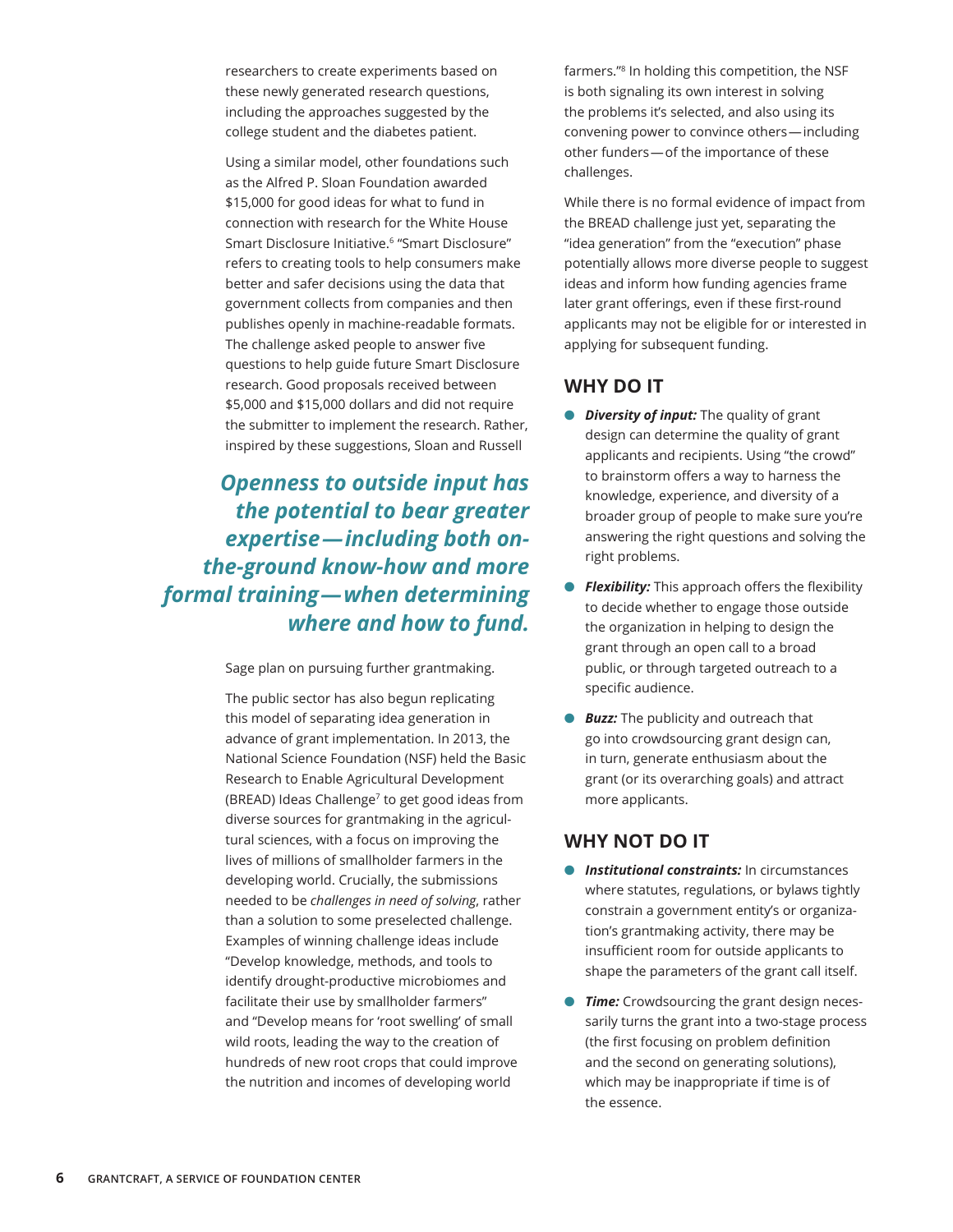# **Innovations Pre-Granting: Improving the Quality of Applications through Matchmaking**

## **Helping Complementary Applicants Find Each Other**

Online matchmaking tools can help connect grant applicants with potential partners who have complementary expertise or who might otherwise strengthen their application by joining it.

Although relatively new, "matchmaking" has emerged as a method for potentially improving the quality of grant applications. With this approach, grantmaking institutions can use online tools to connect grant applicants with potential partners who might strengthen their applications or join forces in their eventual projects.

In the United States, a key example of matchmaking is a joint 2010 effort by the Department of Commerce and Department of Agriculture to award \$7.2 billion stimulus dollars for broadband deployment grants. To improve the quality of grant proposals and promote collaboration between large companies and small community groups, they set up Broadbandmatch.gov, an online tool to allow potential grant applicants to find partners with complementary expertise in.<sup>9</sup> Conceived as part of the Obama administration's Open Government Initiative,10 the tool enabled applicants and would-be partners to see not only which small and minority-owned companies might supply goods or services for their projects, but also which nonprofit organizations, educational institutions, and state and municipal governments are working to improve broadband access and digital literacy.

During the first weeks of use leading up to the next application deadline, "Over 1,500 organizations established profiles on the website, including hundreds of community anchor institutions like libraries and community colleges, hundreds more Internet service providers, dozens of small and minority-owned for-profit businesses, over 100 states or municipalities, as well as various technology vendors, public safety institutions, venture capital firms, and tribal entities."<sup>11</sup>

In Europe, the North Atlantic Tourism Association (NATA), which uses grants to support tourism and cultural-exchange projects in Greenland, Iceland, and the Faroe Islands, also offers applicants the opportunity to find each other via a matchmaking tool. As they describe it, "Our new partner database provides opportunities for people who have exciting tourism development ideas to link up. If you have a project that requires partnership in one or both of the other participating countries, this is the perfect way to find the right people who can help you make it happen."<sup>12</sup> In fact, it is a requirement for funding that projects involve at least two of the three countries under NATA's jurisdiction, making the tool of central importance for assembling a successful application.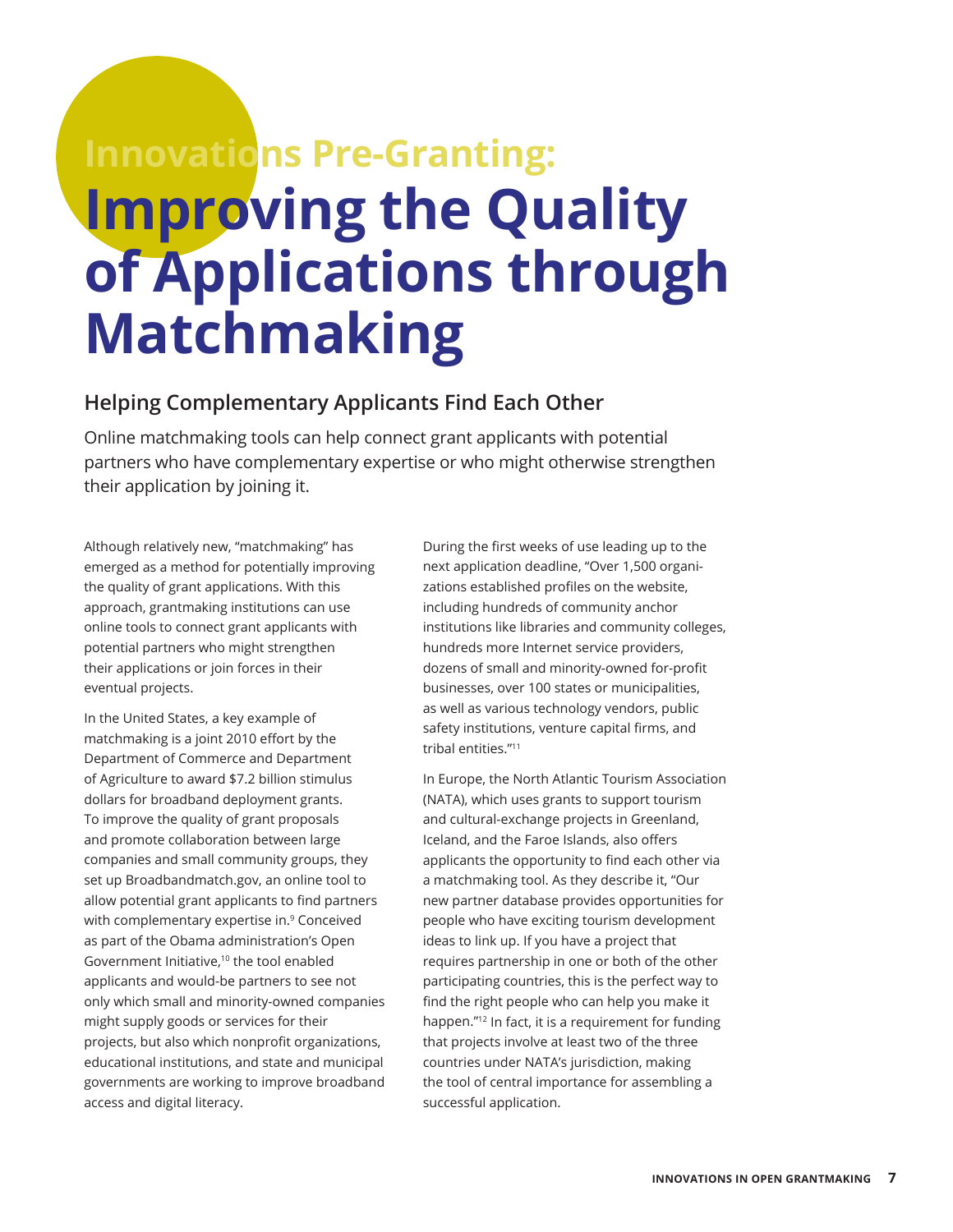In a variation on this matchmaking concept, convening organizations are helping practitioners find and learn from each other. Projects like C40 convene the world's 40 largest megacities to exchange best practices and cooperate on reducing greenhouse gas emissions.<sup>13</sup> By creating an intermediary and convener, the cities have been able to identify and invest in doing what works. One notable example started in 2004, when the VNA Foundation and Michael Reese Health Trust convened about 50 people from agencies that specifically provided health care for homeless community members. After the third convening, the funders bowed out and the agencies continued to meet regularly. There was a direct outcome: several of the member agencies eventually banded together to form the West Side Collaborative, a group with a newly honed strategy to tackle the issues that formed the basis of the convenings, which the VNA Foundation later funded.

# *Matchmaking has emerged as a method for potentially improving the quality of grant applications.*

We draw attention to these exciting first movers because examples of matchmaking for grant applicants are still somewhat few and far between.

### **WHY DO IT**

- **Applicant quality:** Matchmaking can help improve applicant quality by allowing wellrounded teams or partnerships to form from complementary individuals/groups that might otherwise not have found each other.
- **Idea quality:** Bringing together individuals and groups with complementary skills and experiences has the potential to yield better idea outcomes.
- **Capacity building:** Matchmaking tools can also address equity and capacity-building concerns. Applicants with a strong need or compelling case to be awarded a particular grant may not always be best-placed to meet certain technical or other requirements. These tools can help connect them with potential partners to strengthen their applications.

- **Confidentiality:** Where confidentiality of applicants or their submission materials is an issue, this approach would perhaps be less appropriate.
- *Too many cooks:* In situations where the grantmaking entity prefers working with individuals or smaller groups, it may be preferable to limit the size of "teams" in the applicant pool.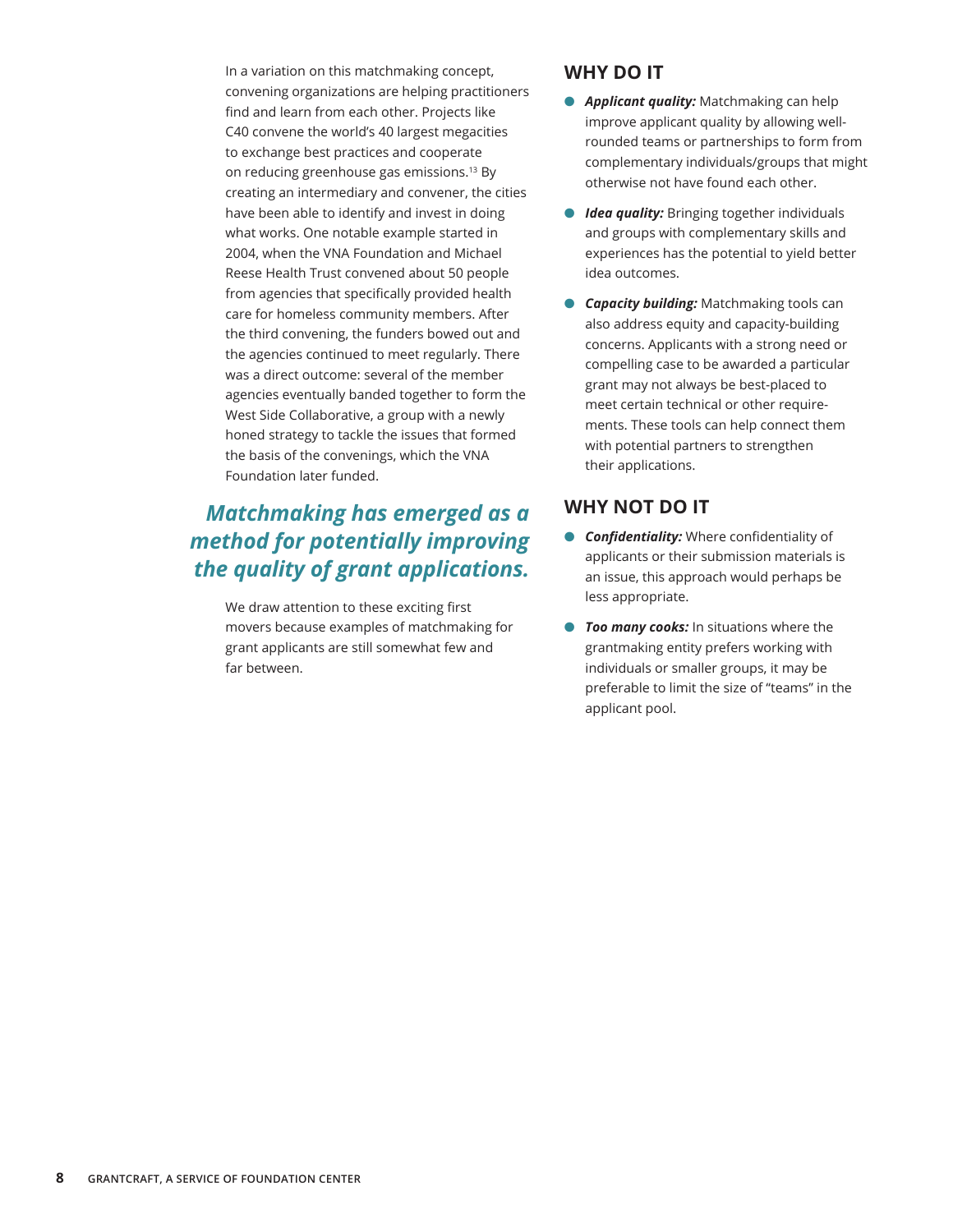# **Innovations Pre-Granting: Prioritizing Bottom-Up Participation**

### **Using Distributed Participants to Improve Agility and Impact14**

From environmental monitoring to collaborative art spaces, social innovation projects are increasingly harnessing the power and creativity of bottom-up participation. In order to break out of the traditional top-down approach to solving public problems, government agencies may consider making bottom-up participation (e.g., a scientist engaging non-professionals in data gathering) a condition of funding in some instances.

As economist Friedrich Hayek wrote in 1945, "the knowledge of the circumstances of which we must make use never exists in concentrated or integrated form."15 Networks enable institutions of all types to quickly and efficiently access the wealth of knowledge, creativity, insight, and enthusiasm that is out there in the wider society. This is perhaps nowhere more evidenced than when researchers find ways to tap into broad networks of nonprofessional contributors.

There are estimated to be one hundred billion galaxies in the observable universe, each containing billions of stars. For many years, deep-view telescopes like the Hubble Space Telescope have recorded images of the Milky Way and other galaxies to help us understand how galaxies form. The volume of data that has resulted is enormous. After more than 20 years in orbit, Hubble alone has recorded over one million data points. In 2007, to begin to translate this raw information into useful scientific knowledge, the scientists at NASA launched Zooniverse,<sup>16</sup> turning to "citizen scientists" — volunteer hobbyists, amateur science buffs, and space enthusiasts — to classify the images according to their shape: elliptical, spiral, lenticular, irregular. This information, in turn, illuminates the age of the galaxy.

In contrast to Zooniverse, where amateurs assist professional scientists, Public Laboratory for Open Technology and Science (Public Lab) dubs itself a "Civic Science" project.<sup>17</sup> Public Lab views citizens not as mere amanuenses, but as field scientists fully capable in their own right. In one project, it provides tools to help people make maps and aerial images of environmental conditions using balloons and kites. These sorts of "grassroots mapping" projects have been used to contest official maps. In 2010, for instance, members of an informal settlement in Lima, Peru, developed maps of their community as evidence of their habitation.<sup>18</sup> On the Gulf Coast of the United States, locally produced maps of oil spillage are being used to document damage that is underreported by company or government officials.19 Map Kibera, launched in 2009 in Nairobi with support from UNICEF and the Gates Foundation, enlisted slum residents—especially young people—to identify and map formal and informal social service delivery points, as well as community risks and vulnerabilities.

Similarly, Ureport, an SMS reporting tool, mobilized 300,000 volunteers across Uganda to spot the problem of banana bacterial wilt, a scourge affecting the country's most important crop.<sup>20</sup> Within five days of the first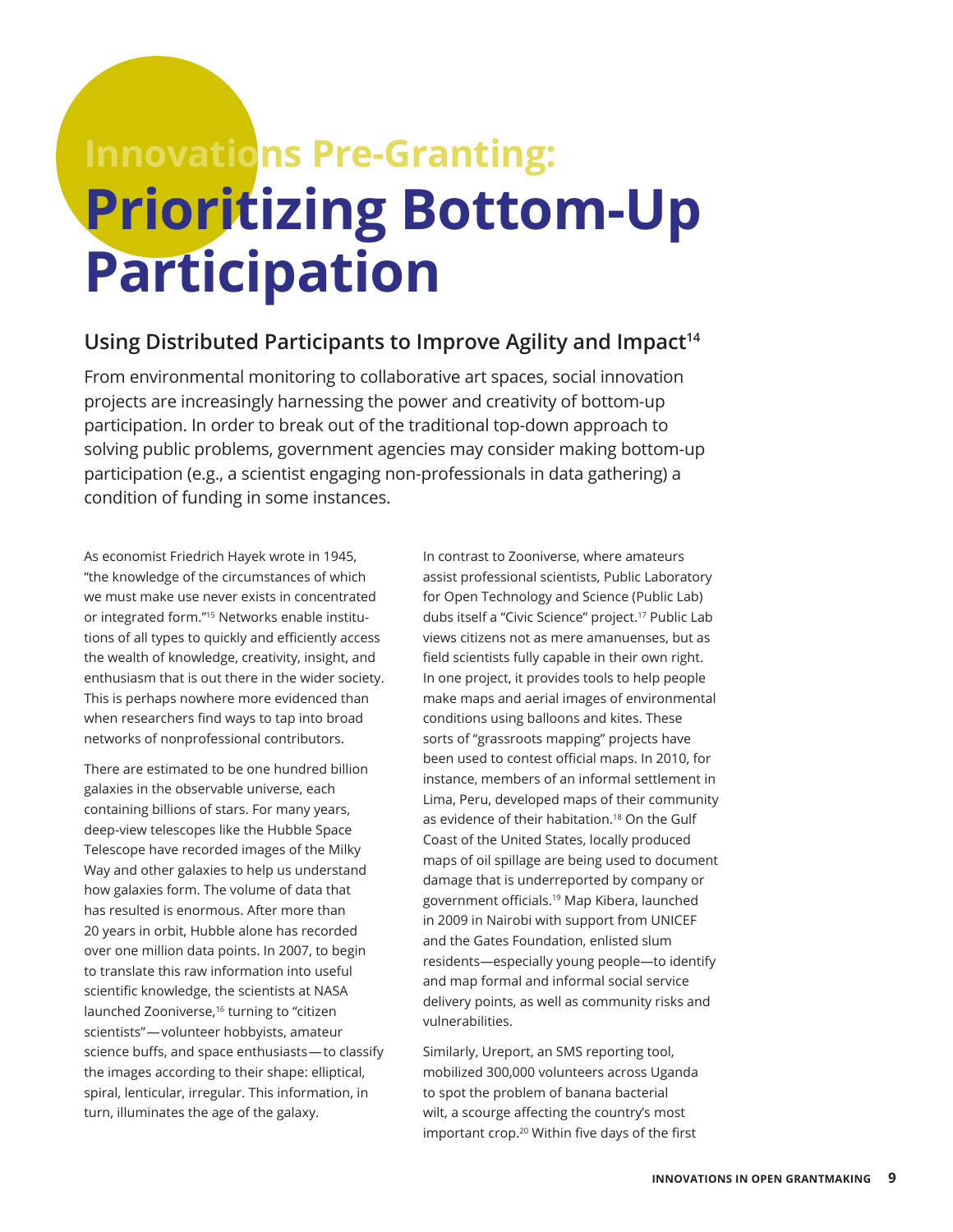text message going out, 190,000 Ugandans had gotten notice of the disease and how to save bananas on their farms. In recognition of the potential of this sort of approach, the Environmental Protection Agency (EPA) has also experimented with awarding grants for citizen science projects such as community-led air and water monitoring initiatives.<sup>21</sup> The integration of community participation into grantees' work product has not been limited to scientific research. Through its Exploring Engagement Fund, the California-based James Irvine Foundation awards funds to community arts initiatives that "aim to engage new and diverse populations by adding active participation opportunities for participants and/or incorporating the use of nontraditional arts spaces."<sup>22</sup> This fund provides an example of how specific project criteria can help grant dollars go beyond the scope of a given project or organization, helping build both capacity and community that could outlast the grant itself.

# *It is conceivable to imagine making citizen engagement a precondition or at least a plus point for successful proposals in a variety of contexts.*

Prioritizing bottom-up engagement and feedback loops also occupies a major portion of the Fund for Shared Insight's mission. Shared Insight is a partnership between 30 foundations including the Ford, MacArthur, Hewlett, and Packard Foundations, among others. The initiative was launched in 2014 with the aim of pooling "financial and other resources to make grants to improve philanthropy"—primarily through increased coordination and openness between funders and potential grantees, and supporting initiatives that establish feedback loops with the communities the funded work is intended to benefit.

These examples suggest not only a future in which more grants might be awarded to non-professionals, but also the possibility of changing grant policy to *require* engagement with citizen-amateurs as a condition of funding. It is conceivable to imagine making citizen engagement — i.e., involving citizens in measuring, monitoring, and policing on-theground conditions such as environmental indicators, prices, or when and where services have or have not been delivered — a precondition or at least a plus point for successful proposals in a variety of contexts. Using amateur participants to engage in distributed "sensing" of conditions is already improving feedback loops in scientific context, and could very well be fruitfully incorporated into grantmaking more systematically.

### **WHY DO IT**

- *Car to the ground: Bottom-up participation* creates an important channel for people to stay in close touch with needs, ideas, and views of the communities they serve. This, in turn, makes it less likely that publicly funded projects will be received as white elephants.
- **e** *Efficiency:* For projects requiring monitoring or mapping over a vast expanse of space or long period of time, tight government budgets can severely limit the amount of ground that can be covered. Making crowds an integral part of grantee work (e.g., citizen scientists helping to spot an invasive species or signs of a plant disease) can maximize the bang for the buck that government projects generate.

- **e** *Expertise:* Highly technical projects requiring all participants to have a particular skill set may not be amenable to widespread bottom-up participation.
- **Community-building is hard:** The skills needed to achieve the goals of the grant might not be commensurate with the skills needed to organize and maintain a community of participants.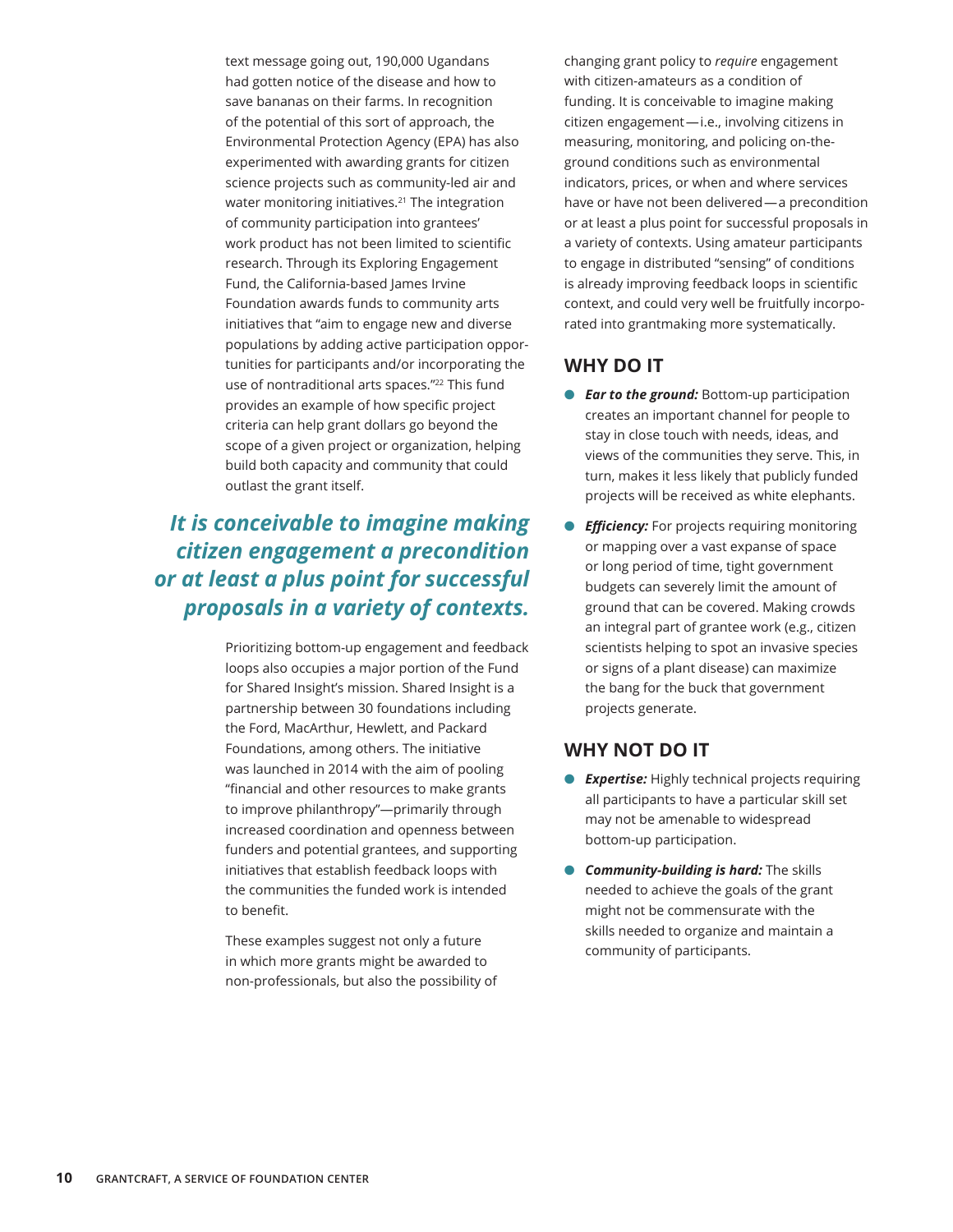# **Innovations in Granting: Open Peer Review and Participatory Judging**

### **Changing How "Winners" Are Picked**

In contrast to the traditional closed-door review process, many organizations have begun exploring new ways to make the judging or awarding of grants more collaborative. These more open judging processes can involve opportunities for public input at the outset to narrow a broad field or, later on, to select final winners from a shortlist. This input could consist of public comments or voting, judging by panels of outside peer reviewers, or a combination of both.

During the selection phase, organizations are concerned with ensuring fairness, decreasing the costs, and increasing the efficiency of grant administration. They want to recognize and select the most promising proposals. By bringing more people (and data) from more diverse backgrounds into the process at the selection stage, open grantmaking techniques have the potential to make the grant award process more informed and legitimate.

The philanthropic sector has led the way in exploring new ways to open up the process of judging grant applications to participants from outside the awarding entity.<sup>23</sup> Beginning in 2007, the Case Foundation involved the public in every aspect of decision making in connection with its Make it Your Own Awards, from determining grant guidelines and judging criteria to voting.24 Although judges worked behind closed doors to winnow the 4,600 applications down to a top 20, the public was then invited to vote for the final winners. More than 15,000 people participated.

Participatory innovations like this offer grantmakers the opportunity to make better decisions by broadening the sources of knowledge and expertise brought to bear, but also to build relationships with the communities they serve by involving them directly in the process. It is worth noting, however, that

safeguards should be put in place to ensure that finalists do not lobby for votes — a concern held by many regarding such a system.

The Wikimedia Foundation, for example, with a grantmaking budget of over \$2 million, integrates community input throughout the lifecycle of proposals and awards. As they explain, "In the same way that Wikipedia articles are born and grown on a public platform through the collaboration of a global community, so too are our grant proposals workshopped and reviewed on public wikis, as well as improved by volunteer editors."25 Wikimedia's model offers a powerful example of an "open peer review" alternative to traditional closed models of judging. A report<sup>26</sup> by philanthropic consultancy The Lafayette Practice (commissioned by Wikimedia itself to evaluate its grantmaking practices and compare it to its peers) documented the growth in "Participatory Grantmaking Funds" (PGFs) more broadly, including the Disability Rights Fund,<sup>27</sup> the HIV Young Leaders Fund,<sup>28</sup> and FRIDA-The Young Feminist Fund.<sup>29</sup> The report found that "PGFs serve as a powerful intermediary between grassroots organizing and traditional and institutional donors, functioning as a learning hub for institutional donors and participants."

In the United Kingdom, the cooperatively run Edge Fund has found success using participatory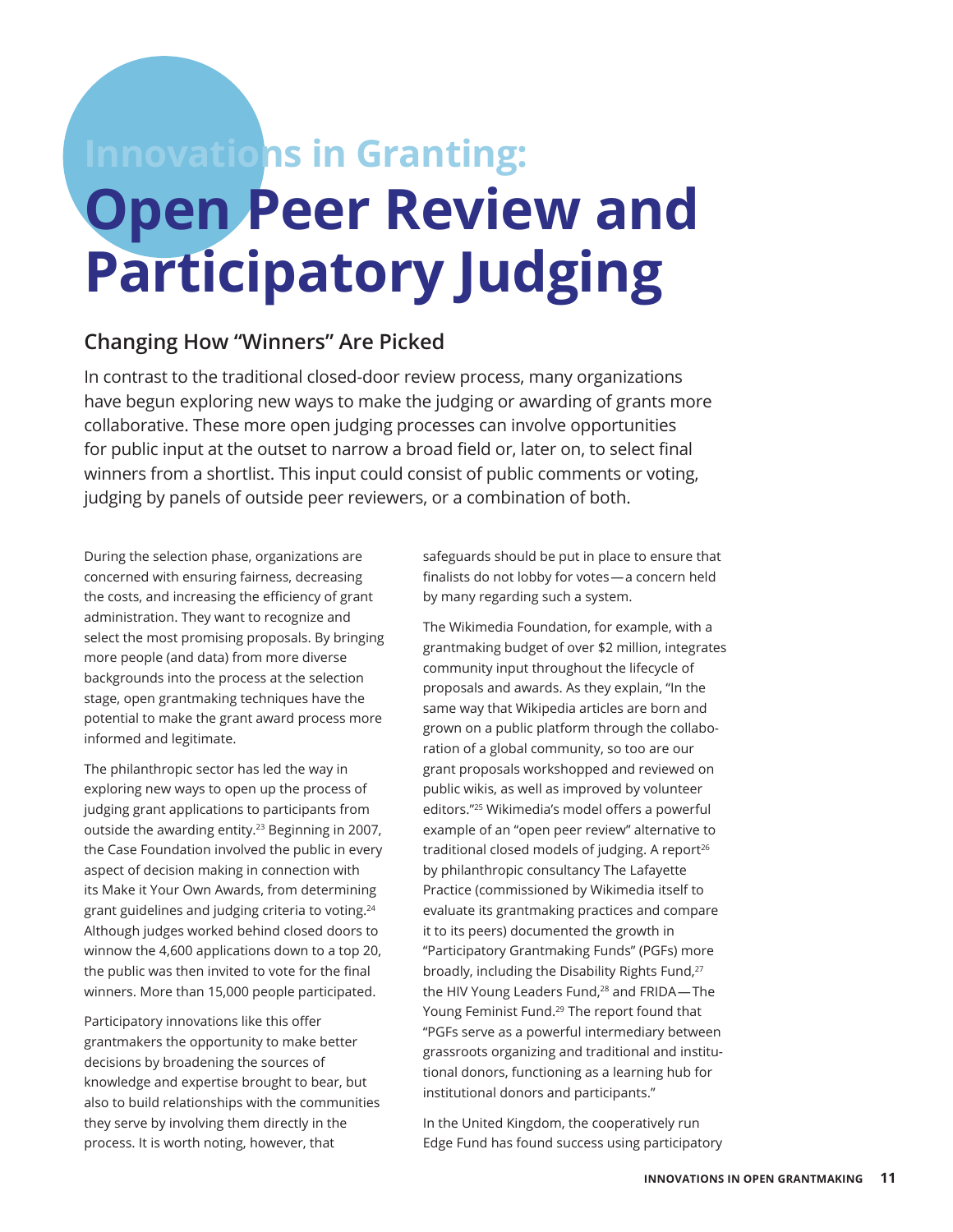grantmaking specifically to bring marginalized communities directly into the grantmaking process.30 After receiving awards, grantees then have the opportunity to become part of the co-op, helping to reach out to potential applicants and eventually participate in future funding decisions. The Fund also invites other community members (beyond the grantees) to apply for membership in the co-op. As co-founder Sophie Pritchard writes, a unique advantage of the Edge Fund's collaborative approach is that "members scoring applications [that affect] their own community… [give] guidance to the rest of the members" who weigh in later.<sup>31</sup>

*Participatory innovations like this offer grantmakers the opportunity to make better decisions by broadening the sources of knowledge and expertise brought to bear.*

> These alternative models in participatory grant assessment fall on a spectrum between the traditional closed judging approach and the wide-open wiki-based process. The White House Social Innovation Fund, another such example, outsources the awarding of grants for social innovators to a handful of organizations with a successful track record for social innovation.<sup>32</sup> By giving grants to the grantmakers, the Social Innovation Fund diversifies access to innovative proposals and applicants.

In an alternative version of this approach, The Other Foundation,<sup>33</sup> a South Africa-based LGBT rights organization, used small teams of distributed peer reviewers — under the guidance of foundation board members — to vet applications and decide on awards in its inaugural year of grantmaking.<sup>34</sup> The public nominated reviewers from across six countries to assess 114 pending funding applications. The organization then chose 12 peer reviewers, including academics, activists, health practitioners, and representatives from other nonprofits. As part of the process of conducting their evaluations, these peer reviewers had the chance to meet each other in person, agree on funding priorities, and develop a relevant theory of change.<sup>35</sup>

As the examples of the Case Foundation and The Other Foundation demonstrate, it is possible to combine closed with open and carefully curate the sources and channels of outside input.

### **WHY DO IT**

- **6 Smarter judging:** Collaborative judging processes can bring to bear a wider range of knowledge and expertise, e.g., regarding what sorts of funded projects have or haven't worked in the past.
- **Community:** Open judging can also help funders build relationships with the communities they serve by involving them directly in the process.
- **E** Legitimacy: The transparency provided by a more open judging process can help build public confidence in the grantmaking body and assuage concerns about corruption, cronyism, or bias.
- **6 Skill building:** When members of the public are given the opportunity to weigh in on grant opportunities, they stand to gain new knowledge not only about the issue addressed by the grant, but also regarding philanthropic decision-making processes.

- **Confidentiality:** Where confidentiality of applicants or their submission materials is an issue, more traditional judging processes may be more appropriate. However, grantmaking bodies can also pursue a "middle ground" with special safeguards relevant to these concerns, e.g., where applicants would know in advance the limited circle of peer reviewers who, exclusively, would have access to their materials.
- **Timing:** If a very fast turnaround is a priority, a wider circle of judges (be they busy peer reviewers or members of the crowd) may slow down the process excessively.
- **Popularity:** Participatory judging results could be skewed in cases where a popular organization with a high level of name recognition is competing against smaller entities.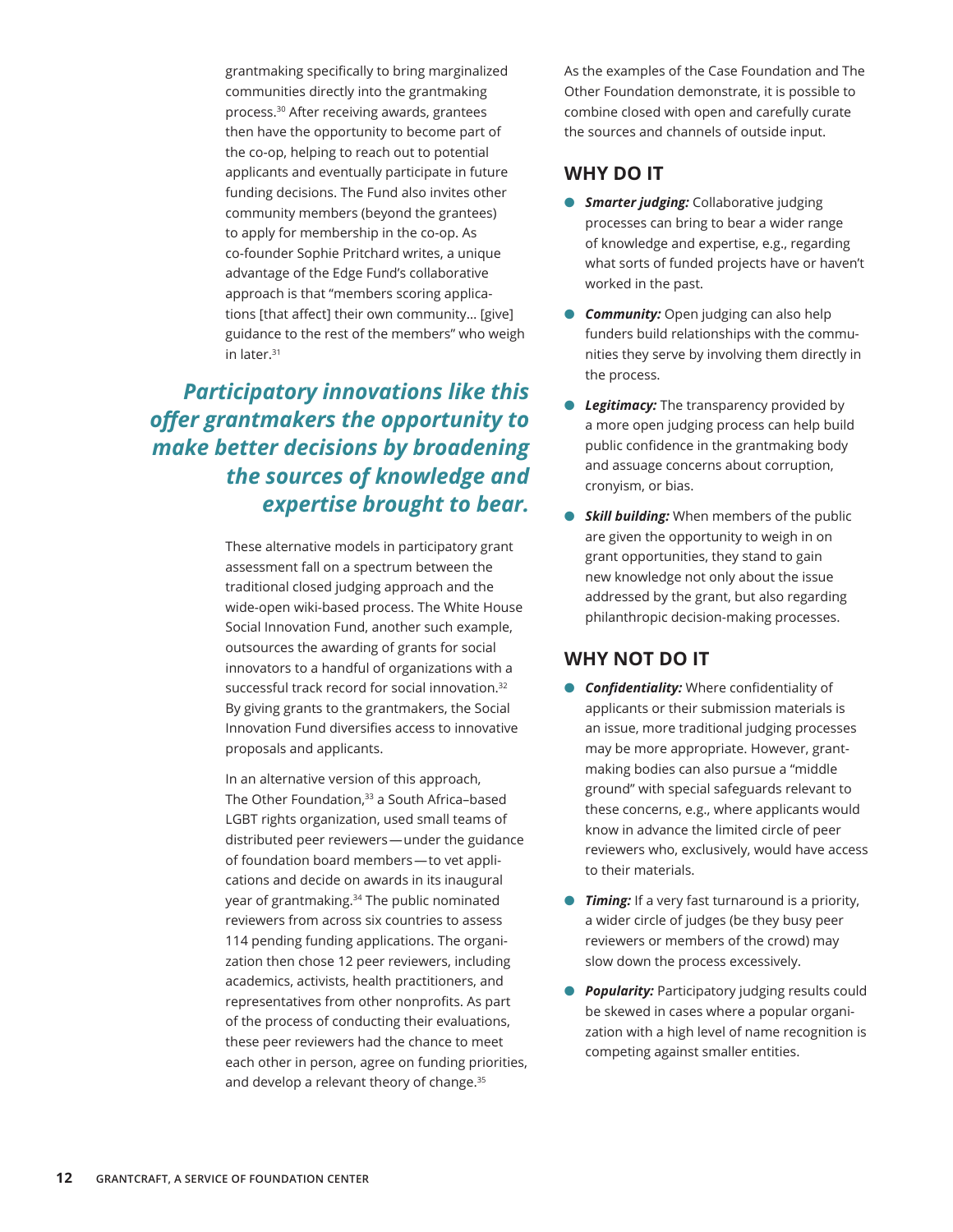# **Innovations in Granting: Evidence-Based Grantmaking**

## **A Little Evidence, A Little Money; A Lot of Evidence, A Lot of Money**

Greater openness in grantmaking processes has the potential to lead to the availability of more and better evidence, which, in turn, could enable funders to use data to help steer money toward interventions that have already been proven to create economic and scientific value. One example of this technique involves giving more money where there is more evidence and giving smaller amounts to riskier and more entrepreneurial endeavors.

Traditionally, grantmaking organizations have had to rely in large part on the text of a grant application and the submitting organization's reputation when facing funding decisions, leading to the frequent practice of funding those who have been previously funded. In recent years, however, government and private funders have been experimenting with more evidencebased grantmaking strategies as a way to ensure greater impact but also to open the field to new applicants.36 To inform this burgeoning practice, America Achieves and The Bridgespan Group, for instance, collaborated on a report seeking to identify best practices for evidence-based funding at the city level based on interviews with dozens of practitioners.<sup>37</sup>

The trend toward evidence-based grantmaking is part of a larger movement, enabled by better tools for managing data, toward evidencebased policymaking, generally.<sup>38</sup> The United States government is leading the way in this Pay For Success movement with new policies and over \$100 million invested in such initiatives.<sup>39</sup> including over \$10.6 million allocated in 2016 for Pay for Success social innovation grants to be awarded by the White House Office of Social Innovation and Civic Participation to nonprofits and state and local governments trying to develop projects using data-driven decision making.40 The Laura and John Arnold Foundation has also prioritized Pay for Success by providing support to the Urban Institute's Pay for Success Initiative,41 among other investments.42

# *The trend toward evidence-based grantmaking is part of a larger movement.*

As the authors of *Moneyball for Government* write:

*"Building evidence about the practices, policies and programs that will achieve the most effective and efficient results so that policymakers can make better decisions; investing limited taxpayer dollars in practices, policies and programs that use data, evidence and evaluation to demonstrate they work; and directing funds away from practices, policies, and programs that consistently fail to achieve measurable outcomes."<sup>43</sup>*

Part of Pay for Success is the idea of starting small and agile - and waiting for results before going big, rather than merely evaluating after the fact. This was the strategy behind the Department of Education's Investing in Innovation Fund (i3),<sup>44</sup> which provides tiered grants contingent on the degree of demonstrated results. By dividing grantees into "development," "validation," "and "scaling-up" stages, each with different maximum grant amounts, i3 helps advance the principle that better evidence should be a prerequisite for bigger grants.45 The tiered approach could also enable funders to use data to help steer money toward interventions that have already been proven to create economic and scientific value. It is notable that the creator of the Department of Education i3 project—Jim Shelton—and one of the leaders of this more evidence-based and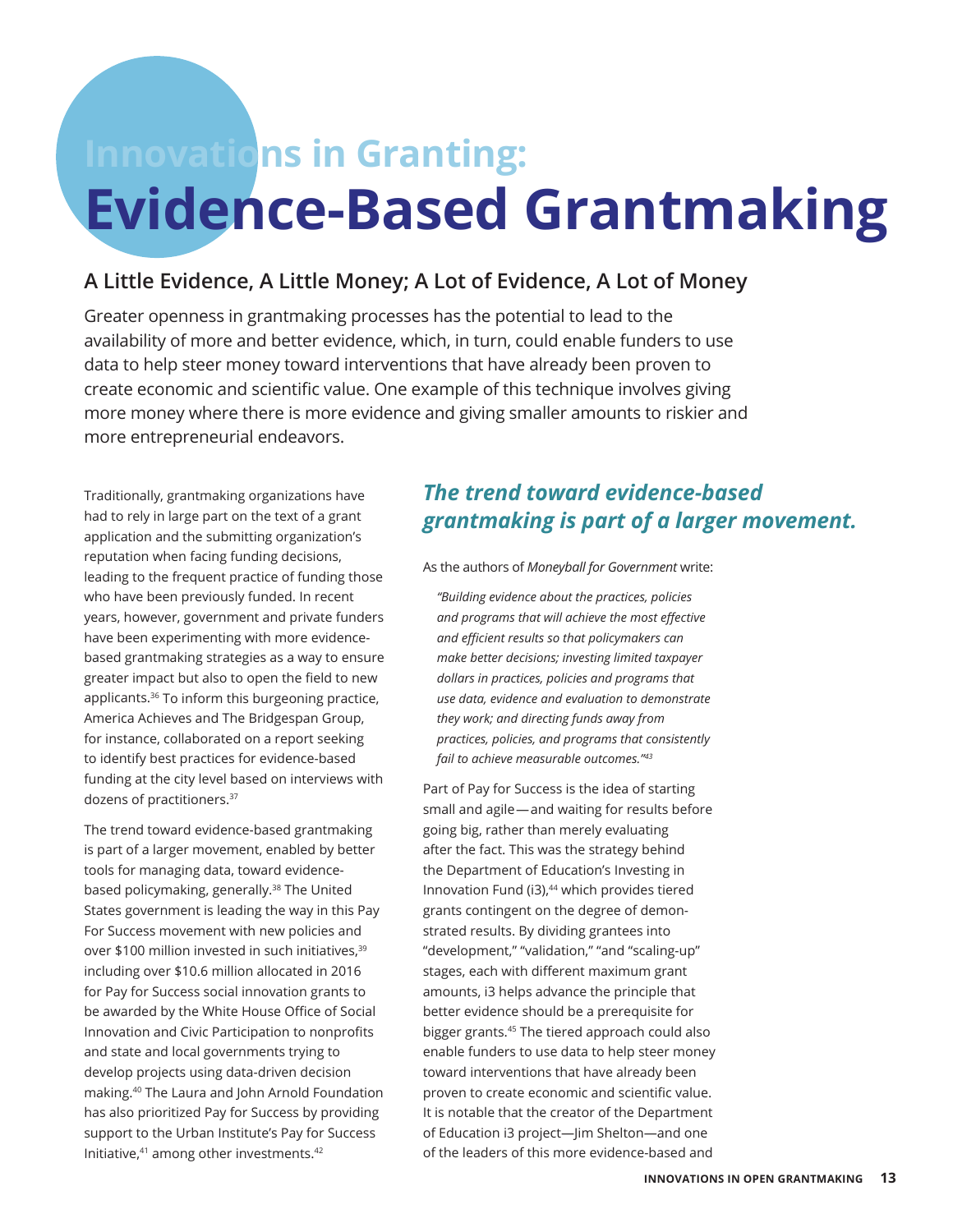entrepreneurial grantmaking movement was tapped by the Facebook founder to lead the \$45 billion Chan Zuckerberg Initiative.<sup>46</sup>

Some funders have recognized that small, entrepreneurial, early-stage investments can help generate the evidence to support later efforts to scale up. The John S. and James L. Knight Foundation's Prototype Fund, launched in 2012, gives small grants of up to \$50,000 for innovators to "research, test core assumptions, and iterate before building out an entire project."47 Similarly, the J.M. Kaplan Fund's J.M.K. Innovation Prize, launched in early 2015, awarded up to \$50,000 annually for three years to 10 "high-risk, early stage ideas being piloted or prototyped by dynamic visionaries."48 Starting on an even smaller scale, the Awesome Foundation gives \$1,000 grants on a monthly basis to projects deemed "awesome" by a chapter of the foundation.49

# *Some funders have recognized that small, entrepreneurial, early-stage investments can help generate the evidence to support later efforts to scale up.*

In addition to the policy preference for informed decision making, new technology platforms like The Giving Common in Massachusetts, which help funders to collect and make sense of more data, are driving the movement toward evidence-based grantmaking. The platform invites nonprofits to "tell their story in their own words in an organized, detailed way" to provide potential donors with more comprehensible, uniform, and useful data on different entities.<sup>50</sup> Prospective donors can then search by issue area, geography, and other variables.

Other tools, like Foundation Center's *Foundation Maps*, <sup>51</sup> show who is funding what and where, so funders can connect with others who have supported a given organization and learn about the structure of other grants they have received. Mandates to collect more information coupled with the policy of openness and sharing what funders learn have the potential to lead to more innovation.

### **WHY DO IT**

- **Cost savings:** In an era of limited government funding, evidence-based grantmaking can help funding bodies avoid duplication, inefficiency, and waste.
- **C** *Entrepreneurial innovation:* So-called "tiered" grantmaking — where increasing amounts of evidence yield increasing amounts of funding — can help unproven projects scale up while providing incentives for sharing evidence as they progress.

### **WHY NOT DO IT**

**• When impact is less quantifiable:** While evidence-based grantmaking has tremendous potential in domains where funders seek to effect quantifiable outcomes — e.g., health, safety, or learning outcomes - other areas, e.g., beautification projects or cultural offerings, may present challenges in defining or gathering measurable or easily comparable "evidence."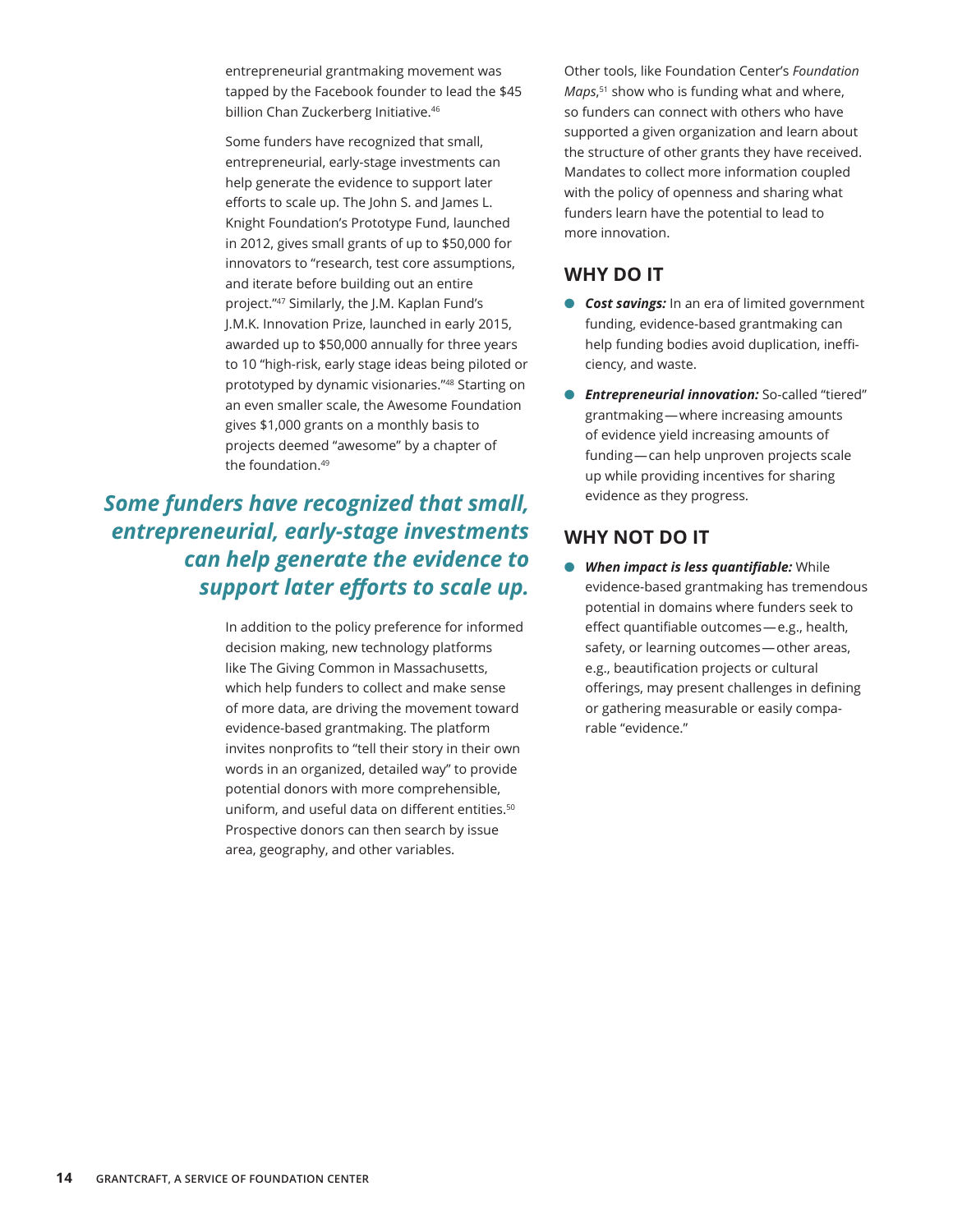# **Innovations in Granting: Expert Networking**

### **Matching Experts to Opportunities**

The evolution of information retrieval technology and the large-scale availability of relevant data about people's skills have made it possible to develop platforms that can automate the process of expressing, locating, and matching expertise within and across organizations. Such systems could help grantmaking bodies target potential judges (e.g., for peer review panels) and/or applicants based on their knowledge, experience, and expertise.

Due to recent advances in information retrieval technology and the large-scale availability of digital traces of knowledge-related activities, it is possible to develop platforms that fully automate the process of expressing, locating, and matching expertise within and across organizations. Expert networking platforms such as LinkedIn — also called people search, expert discovery, expertise retrieval, expert finding, expert profiling, and e-expertise tools — entail software and associated algorithms that help to answer the question: who is an expert on a topic?

Generally speaking, these tools incorporate profiles showcasing what people know. Using a combination of data scraped from social and professional networking sites such as Twitter and LinkedIn, from public sources such as website profiles and publication records, and from profiles provided by users themselves or from referrals, these tools rely on rich schema for organizing data from myriad sources into easily searchable directories.

Where a MacArthur Research Network tends to fund and mobilize groups of those they already know (the rolodex approach) and prizebacked challenges throw open the invitation to participate and hope people come (the open call approach), expert networking tools target specific people with the right expertise and match them to opportunities to participate. LinkedIn itself gives nonprofits tools they can use to search its membership for board members with relevant knowledge and experience.<sup>52</sup> Early adopters within government are also making use of such tools. The Food and Drug Administration, for example, is experimenting with the use of an expert network called Harvard Profiles to algorithmically match government employees to opportunities to serve on medical device regulatory review panels.<sup>53</sup> The hope is that matching technology can accelerate the process of finding the right people to assess ever more complicated and cutting-edge inventions.

# *Expert networking tools target specific people with the right expertise and match them to opportunities to participate.*

Although they are not yet widely used in the grantmaking context, it is a small leap to imagine the application of such technologies of expertise to connect people with the appropriate know-how and expertise to opportunities to serve on peer review panels for grants, or even to target particular people to ensure they are aware of the opportunity to apply for particularly relevant grants. Tools and approaches for expert networking are still evolving, but the world is on the cusp of an expertise revolution, not just an information revolution.<sup>54</sup>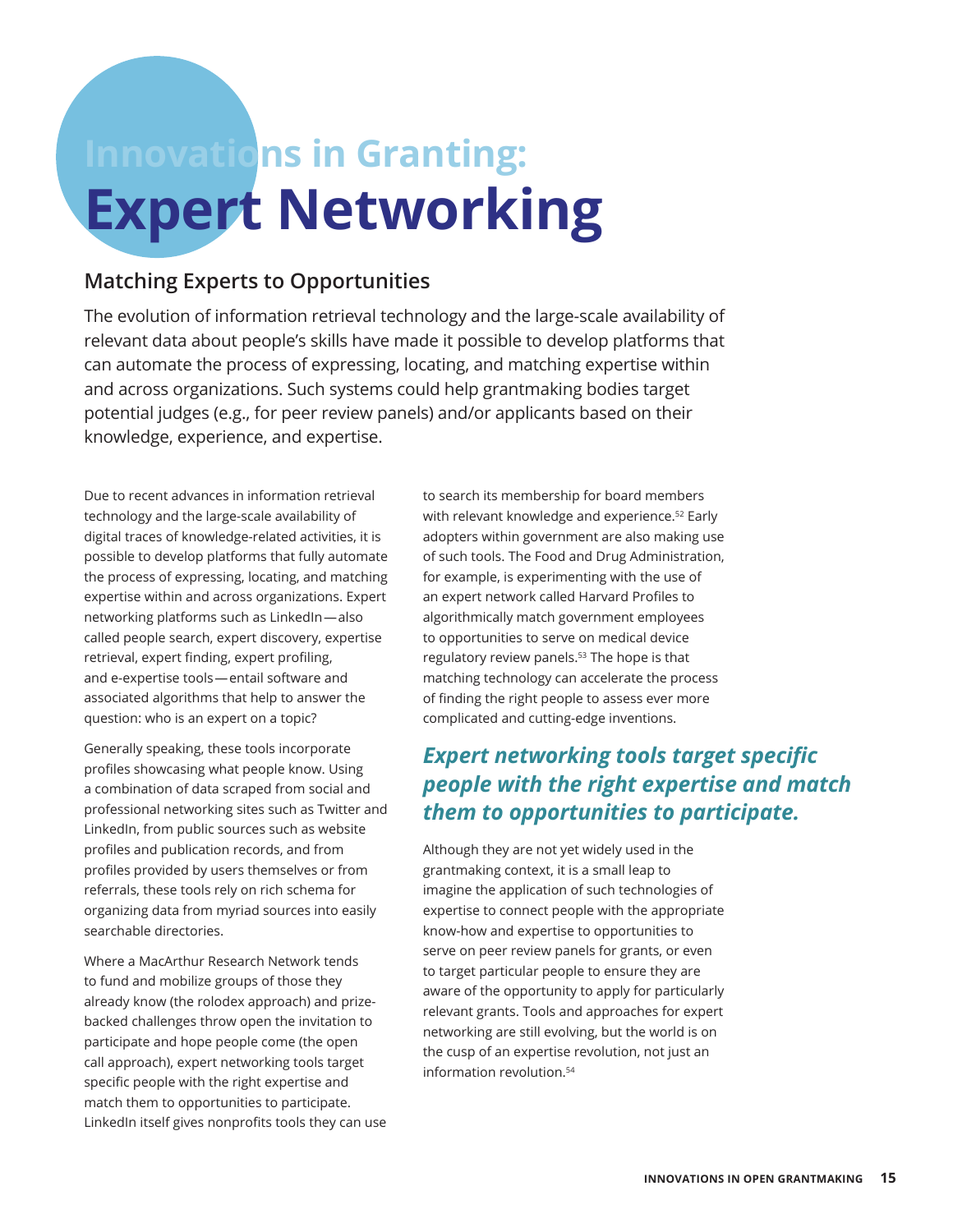#### **WHY DO IT**

- *C Stronger applicants:* Automation technology can make it easier and more efficient for government agencies to connect with the strongest potential applicants, many of whom might not otherwise learn about the grant at all.
- *Stronger judges: Peer review panels work* best when they draw from a strong and diverse group of relevant experts. Expert networking technology can augment human recruiting efforts to improve the quality of judging.

#### **WHY NOT DO IT**

*Leaving room for serendipity:* When attracting an especially broad or diverse body input into the judging process is a particular priority, grantmaking entities may not wish to use overly specific criteria in targeting invitations to participate.

### **Nuts and Bolts: Finding Government Grants**

While there are many innovations in grantmaking, there are a few key points and best practices to keep in mind if you're looking for government grants, regardless of the type. GrantSpace, a free service of Foundation Center, shares extensive information about accessing government grants in this **[knowledge base article](http://grantspace.org/tools/knowledge-base/Funding-Resources/Government-Funders/government-grants)**, but here are a few highlights:

- $\bullet$  Federal funders generally prefer projects that serve as prototypes or models for others to replicate; local government funders require strong evidence of community support for a project.
- **The majority of government grants are awarded to eligible nonprofit organizations, not** to individuals.
- l Government grants nearly always have stiff reporting requirements. Careful record keeping is a must, since an audit is always a possibility.
- **Research funding opportunities thoroughly. Be sure to record details on the program itself,** application guidelines, the timeline for submittal and notification, agency contacts, the review process, past grants awarded, and any other relevant information. Bookmark or follow the agencies you apply to so that you do not miss future funding opportunities.
- **In Since government funding programs and priorities change frequently, it is a good idea to call or** e-mail the appropriate agency contact person to obtain the most up-to-date information on funding guidelines and application information.
- l Government grant applications often have strict content and formatting guidelines. Be sure to follow any instructions closely, especially deadlines for submission.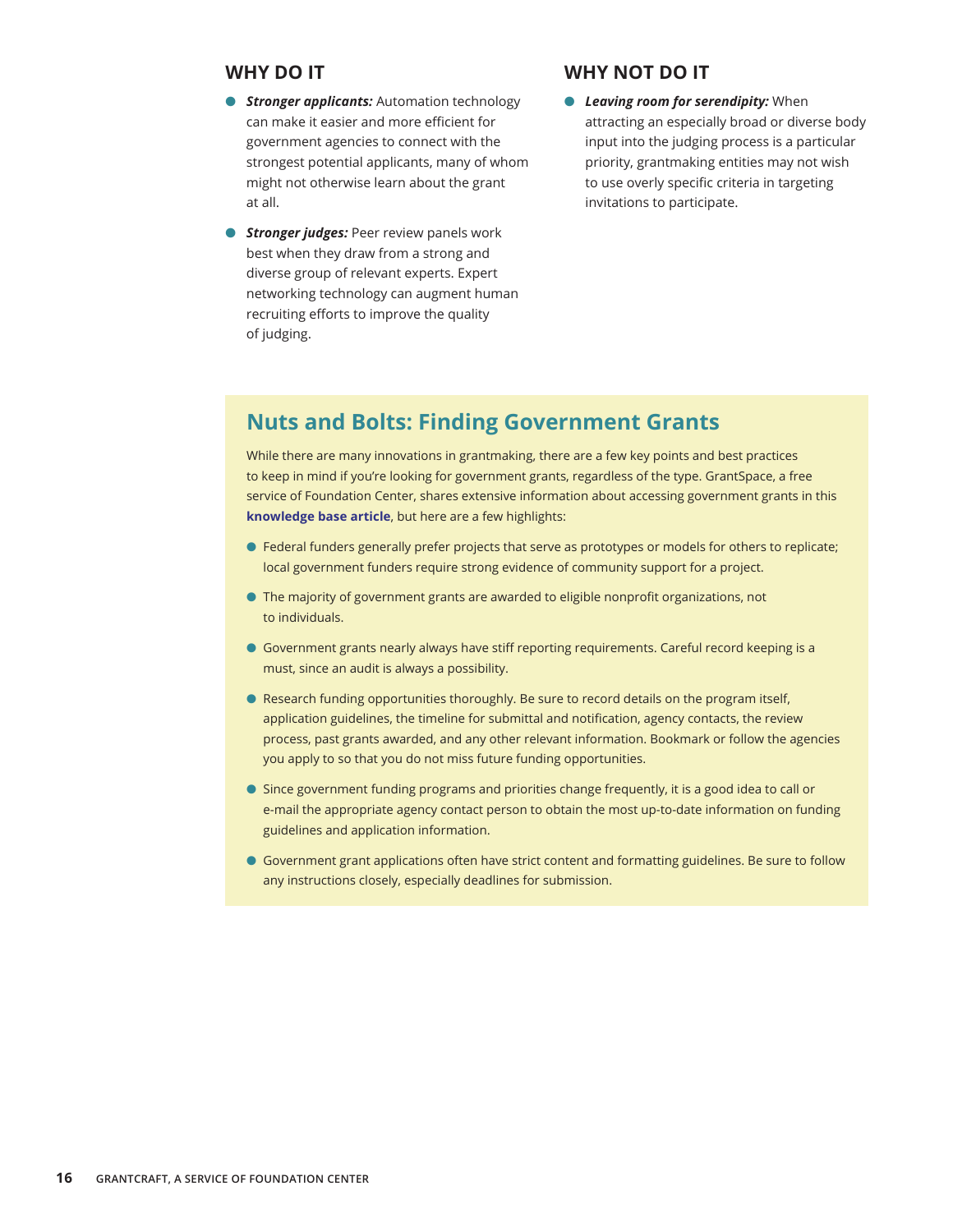# **Innovations in Granting: Open Alternatives to Grants**

### **Crowdfunding, Micropayments, and Prize-Backed Challenges**

Through crowdfunding, micropayments, and prize-backed challenges, government can use its convening power to harness more broad-based sources of funds and collaborate with private sector partners to fund innovation in new ways and generate problem-solving ideas.

Crowdfunding, whereby would-be grantees raise funds to support their projects from distributed donors, uses openness and collaboration to circumvent the centralized grantmaking process altogether.55 Sites like Kickstarer, Indiegogo, and more<sup>56</sup> make make the grants process radically participatory. Micro-payment platforms such as Flattr radically distribute the process even further down the long tail by enabling large numbers of people to support philanthropic efforts with very small donations, rather than the larger contributions possible on crowdfunding sites. Microlenders, such as Kiva.org, similarly pool small-scale loans to entrepreneurs and students in poor communities. These models suggest ways that government agencies could use its convening power to harness more broad-based sources of funds, ideas, and judgment.

Prize-backed challenges also present an alternative mechanism to fund innovation in lieu of traditional grants. In 2010, President Obama, in his Strategy for American Innovation,<sup>57</sup> called on all U.S. government agencies to increase their use of prizes and challenges to address the most pressing problems facing the country. Subsequently, the Office of Management and Budget (OMB) issued a policy framework to guide agencies in using prizes to mobilize "American ingenuity."58 Taking up the call, the General Services Administration (GSA) launched Challenge.gov, a one-stop shop where entrepreneurs and citizen-solvers have had the chance to participate in over 400 of these public sector prize competitions run by a wide range of government agencies.

NASA, in particular, has been a standard-bearer in the use of prize-backed challenges in the U.S. government. Successful challenges coordinated by NASA's Center of Excellence for Collaborative Innovation (CoECI)<sup>59</sup> have generated useful, implementable means for improving the design of astronauts' gloves, noninvasively measuring intracranial pressure, and advancing repeated rocket travel to the moon. In an article looking back on the use of challenges at the agency, NASA's Jenn Gustetic, Jason Crusan, Steve Rader, and Sam Ortega list diverse beneficial outcomes ranging from research advancement, education, and public outreach to advancing the state of the art, demonstrating proof of concept and creating new aerospace vendors and companies.<sup>60</sup>

# *Government agencies could use micropayment platforms' convening power to harness more broad-based sources of funds, ideas, and judgment.*

The philanthropic sector has also begun to explore prize-backed challenges. The American Society for the Prevention of Cruelty to Animals (ASPCA), for instance, used a \$100,000 prize to challenge shelters to save more animal lives over a three-month period than they had over the same time period in the previous year. The impetus for this prize lay in a growing recognition that animal adoption had seemingly peaked and existing adoption-promotion techniques had not evolved sufficiently. Since its inception, the ASPCA's Rachael Ray \$100K challenge has not only saved over 280,000 animals from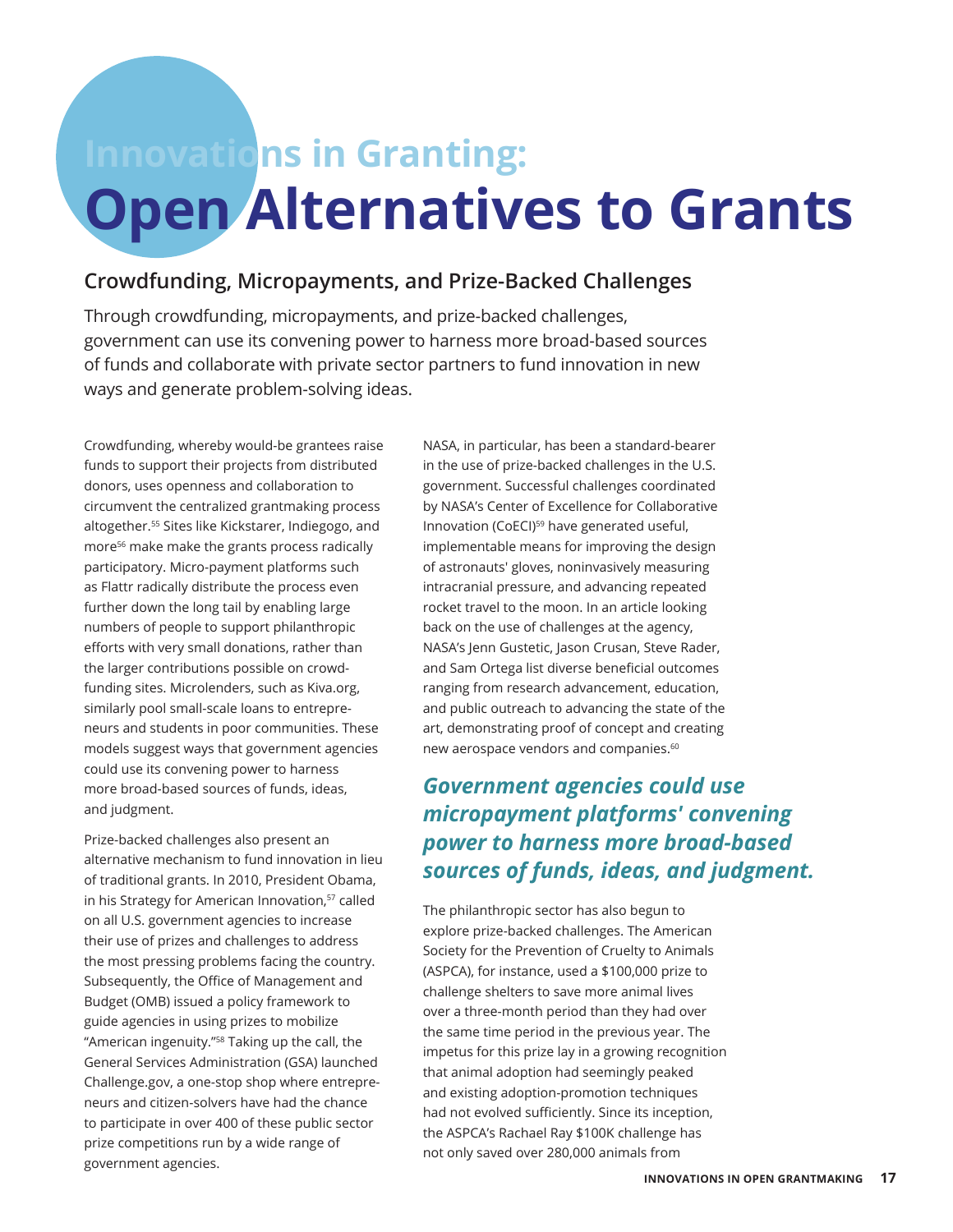euthanasia, but has also led shelters to develop new and effective approaches to animal foster care, in which providers take temporary custody of animals and become responsible for finding them permanent homes.<sup>61</sup> As this example shows, prize-backed challenges can both help generate innovative new ideas and inspire performance improvements among service providers.

# *Prize-backed challenges present an alternative mechanism to fund innovation in lieu of traditional grants.*

These sorts of challenges, in turn, rely on crowdsourcing to engage more people in supplying novel ideas to tackle a problem. Stefaan Verhulst and Andrew Young of the The GovLab write that "prizes and challenges allow governments to establish ambitious goals without having to predict which individual, team or approach is most likely to succeed (thus reducing the riskiness of funding decisions at the outset), and to stimulate private-sector investment that is potentially much greater in value than the prize amount itself."62 However, the promise of prize-backed challenges over grants-incorporating-crowdsourcing comes not only from widening the pool of potential problem solvers, but also from the absence of statutory requirements.

Crowdfunding, micropayments, and prize-backed challenges all open up the possibility for organizational funders to steer applicants toward these

new platforms and processes as an alternative or supplement to institutionalized grantmaking (or procurement). But in the many contexts in which grantmaking is required by statute and subject to a defined statutory framework, the flexible and participatory techniques used in challenges could still be incorporated to attract more diverse and innovative solutions.

### **WHY DO IT**

- **Cost efficiency:** Crowdsourcing could provide a "force multiplier" for government to advertise and attract outside "microsponsors" for its own grantee projects. This could be especially attractive in an era of funding constraints.
- **Community:** When government requires attracting community contributions to match its grantmaking efforts, it increases the odds that grant recipients are providing relevant services for their communities.

- **e** Legal constraints: Statutes may constrain the extent to which government can solicit or incorporate outside funds for its grantee projects.
- **e** Legitimacy: Private sponsorship can erode or be perceived to erode the public-mindedness of grantmaking efforts and the projects they fund.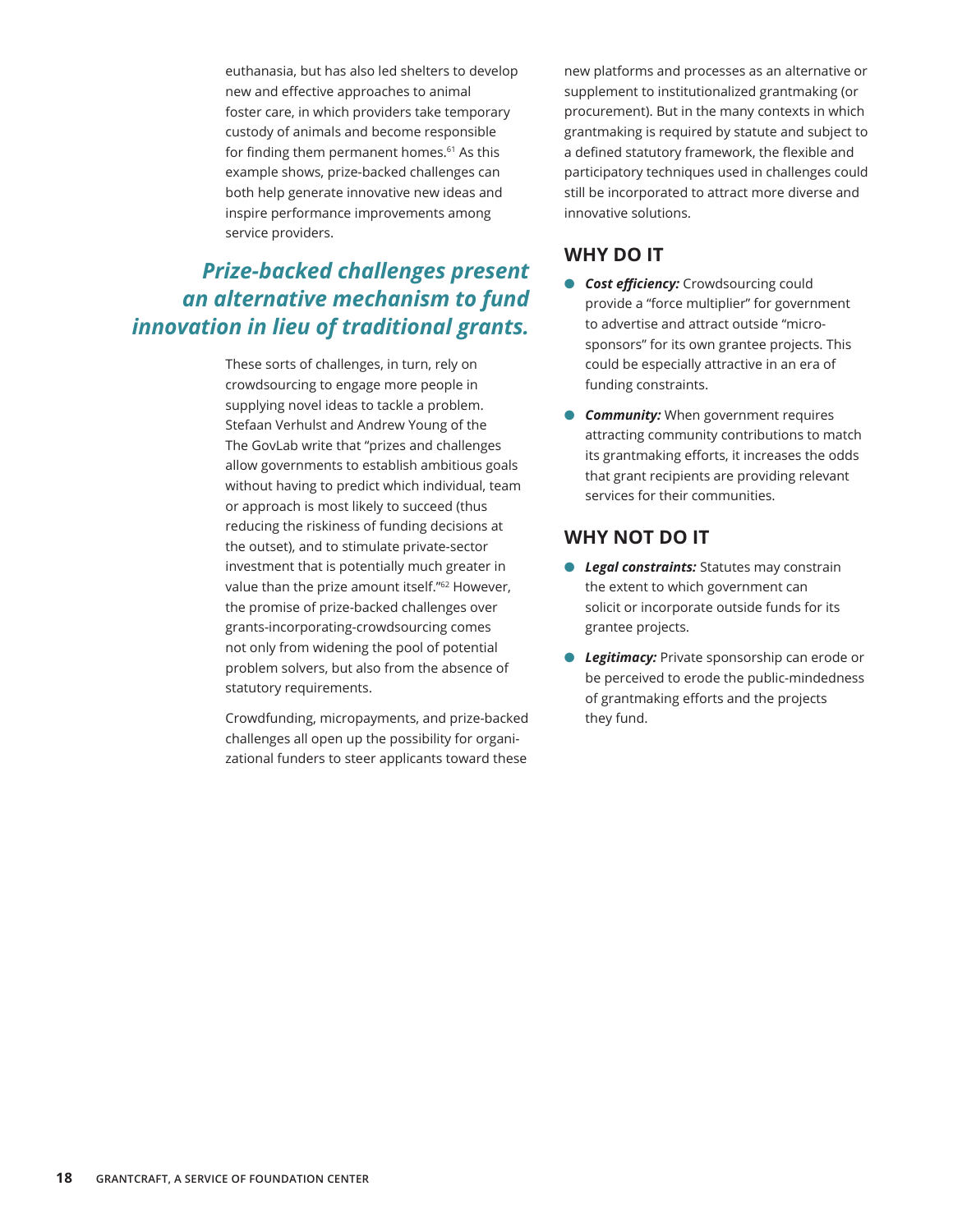# **Innovations Post-Granting: Opening Data About Grants, Grantors, and Grantees**

### **Amplifying Impact by Increasing Access**

When others can easily discover and manipulate data about what activities are funded in a given region, population, or issue, this has the potential to avoid duplication of investment, decrease fraud and abuse, enable better analysis of impact, and create a marketplace so that other funders can match funds or support nonwinning proposals.

When data about grants, grantors, grantees, and their grant-funded work product is made open and available to the public, the entire funding ecosystem benefits. Grantors get the chance to learn about what's already been funded and with what impact, helping guide future investment decisions. Grantees, in turn, can use demonstrated successes (and funding commitments) to attract follow-on funding. Future applicants can study past grant decisions to improve their understanding of a funder's priorities and patterns of investment. And citizens get the benefit of greater transparency about what their tax dollars are accomplishing.

While the United States does not yet have such a comprehensive system in place,<sup>63</sup> the United Kingdom's commitment to opening the outputs of publicly funded research — because these outputs offer "significant social and economic benefits as well as aiding the development of new research" — speaks to the potential of such an open system for grantmaking.<sup>64</sup>

For instance, although the federal government already makes grant *calls* available via grants.gov, there is no agreement to disclose data about grants once awarded. For example, in 2010, the philanthropic world was in an uproar about whether it was appropriate for the White House to release the names of applicants or winners in connection with the awarding of

\$50 million in social innovation grants.<sup>65</sup> There is no consensus yet on what kinds of grant data (applicants, awardees, impact reports, etc.) should be transparent, and therefore no parallel global movement, but various disclosure initiatives are proliferating in the public and philanthropic sectors.

*When data about grants, grantors, grantees, and their grant-funded work product is made open and available to the public, the entire funding ecosystem benefits.*

Some federal agencies, such as the National Institutes of Health (NIH), are making information about grant *awards* available as raw, machinereadable open data via the data.gov open data portal. Each month, the agency publishes data about the type of projects funded, the area of research, the lead researchers, and their organizations. The Department of Education's Investing in Education (i3) program posts all relevant application materials, and also posts overview information after each closing date about the number of applications received and the list of applicants.<sup>66</sup> When the program announces the highest-rated applicants each fall, these applicants' project narratives and technical review forms are posted on the website along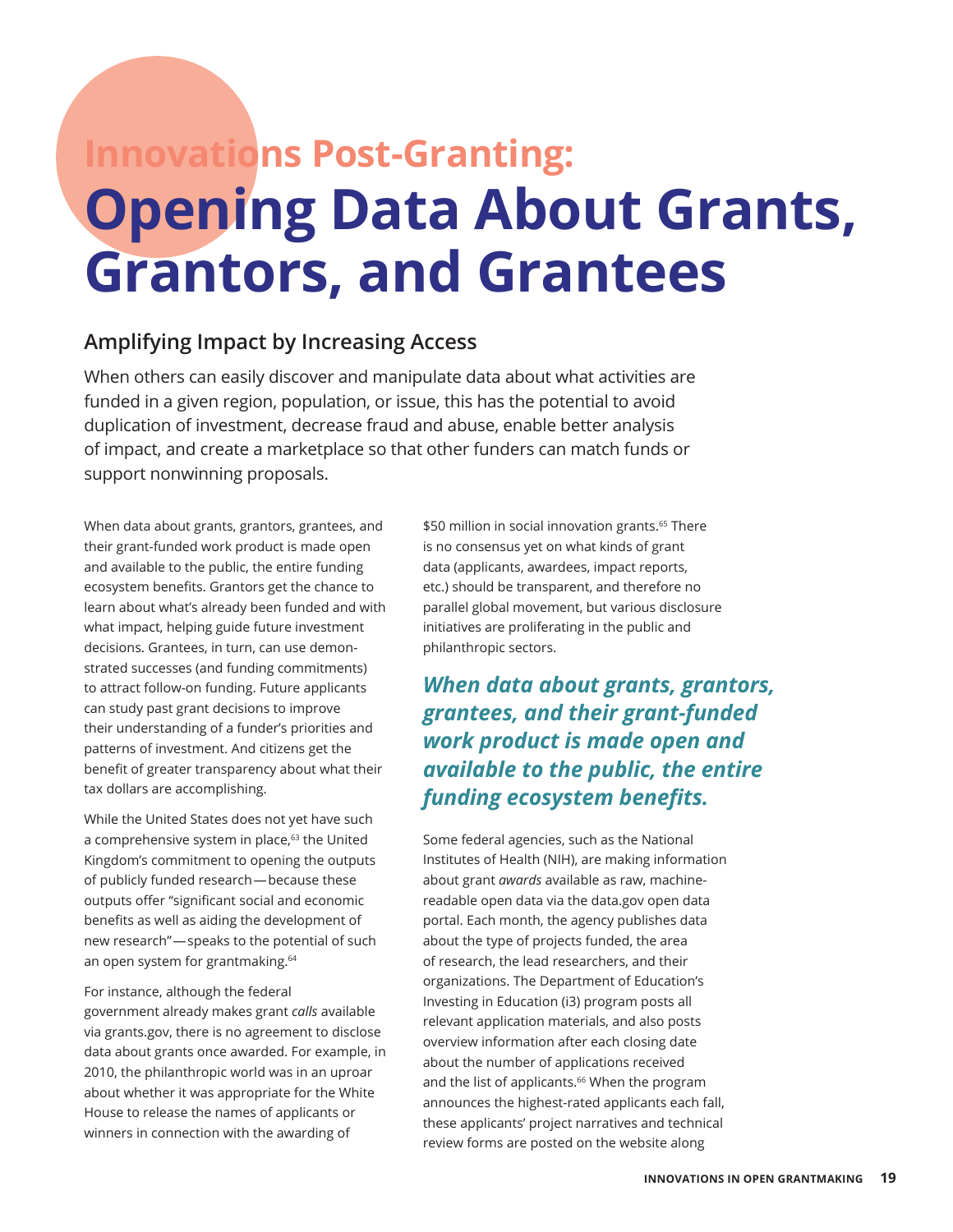with an overview document that discusses the i3 competitions for that year.

Interestingly, the Department of Education's unusually open process allowed for several large national foundations to conduct a parallel vetting process of i3 applicants to award their own separate grants. These foundations adopted streamlined procedures for board approval of projects that had initially gone through the i3 process and put aside funds for applicants that made the cut. "In the end," comments Foundation Center, "large foundations were critical to the success of the i3 matching-grant requirement, but each individual organization followed its own guidelines and approval processes and made its grants directly to their grantees."<sup>67</sup> As the i3 experience suggests, one potential benefit for grantees from making award data transparent is the ability to create a marketplace so that other funders can match funds or support nonwinning proposals. For funders, opening up an after-market decreases the costs of grant administration because they get to piggyback on an existing process.

*Opening up data about grantmaking (including in the philanthropic sector) is also translating into improved understanding of the*  **impact** *of such investments.* 

> Opening up data about grantmaking (including in the philanthropic sector) is also translating into improved understanding of the *impact* of such investments. Glasspockets, an initiative led by Foundation Center, champions greater philanthropic transparency by aggregating and sharing information on the financials, governance, grantmaking, and performance assessment of grantmaking organizations, and provides tools to help them become more transparent. Additionally, Glasspockets is home to the Reporting Commitment Initiative, in which currently a total of 19 U.S. foundations aim to improve the quality of grant information by advancing transparency and open data. Grant information is reported at least quarterly (daily in some cases) by each foundation, coded for geographic focus, and made available on Glasspockets, which includes an interactive map

of the data<sup>68</sup> that illustrates the national and global reach of America's largest foundations. All data is completely open and can be downloaded through an API.<sup>69</sup> In the public sector, a joint effort of the NIH and National Science Foundation, which make the data about the grants they give available as open data via **[data.gov](http://data.gov)**, have launched the STAR METRICS initiative.<sup>70</sup> STAR METRICS is a first-of-its-kind effort to measure the concrete impact of federally funded scientific research on the economy and on downstream innovations.

Hopefully, as these open data initiatives demonstrate their value for the various participants in the grantmaking process, the move toward greater transparency will gain even more traction throughout government and beyond.

#### **WHY DO IT**

- **Improving grant effectiveness: Opening** grantee data can allow resource-constrained agencies to give opportunities to third-party analysis to measure impact, detect fraud, etc.
- **Inviting collaborators:** When an agency creates an "after-market" based on open grantee data, other grantmaking entities inside and outside government can more easily multiply the impact of limited grant funding by matching funds.
- **Promoting greater learning:** Open grantee data could give the public an expansive new learning resource of information on public issues and potential solutions.

- **Privacy:** Where confidentiality of applicants or their submission materials is of special concern, limitation on the openness of applicant/grantee data may be appropriate. This might not be a question of whether to open or not, but of what to open and when.
- **lack of infrastructure:** Opening data, though a simple concept, requires significant resource investment and back-end infrastructure. For open data mandates to be successful, significant investment must be made to create an infrastructure for storing and releasing data.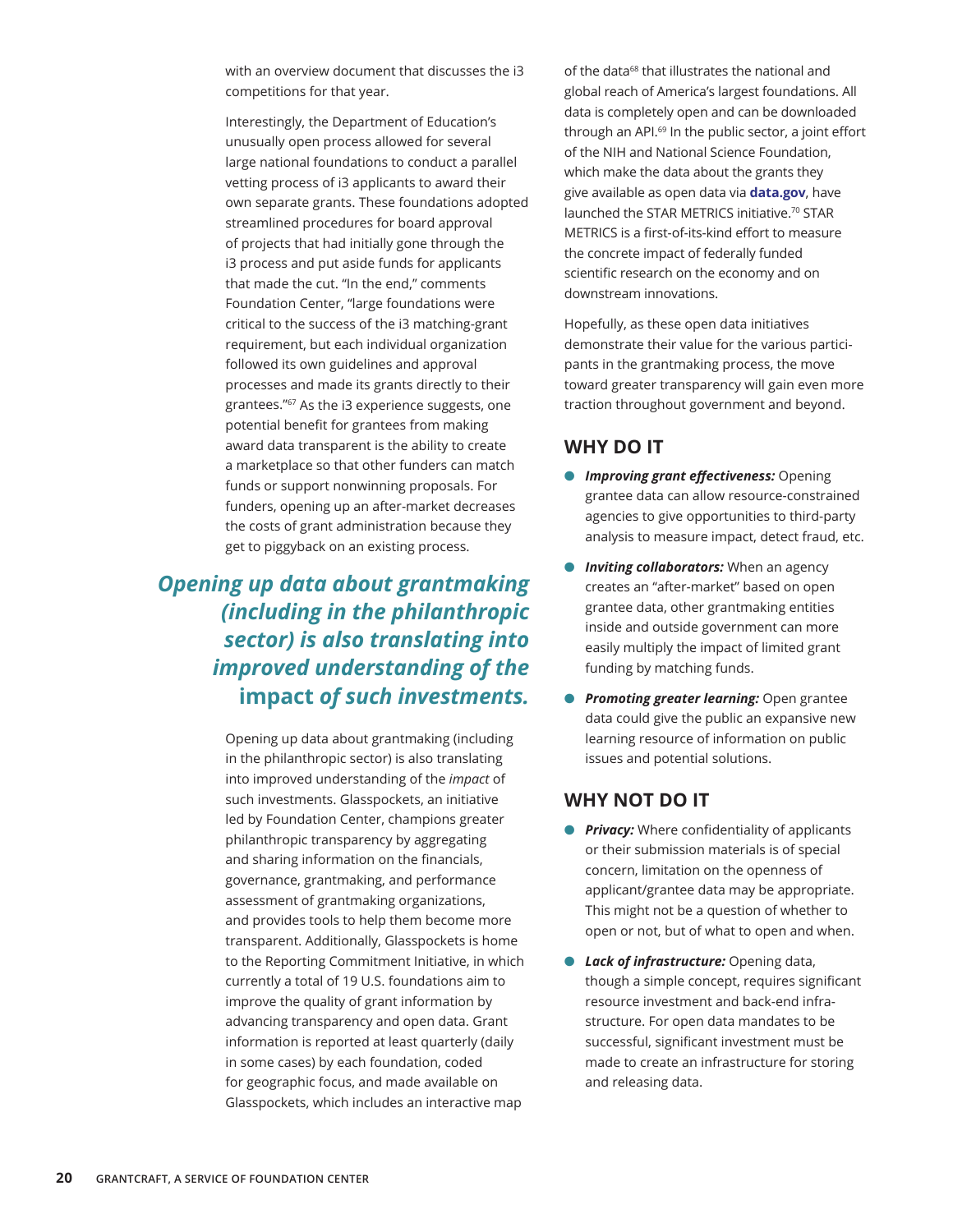# **Innovations Post-Granting: Standardizing Reporting**

## **Improving the Clarity and Utility of Grant Reporting**

In order to make open grantmaking data more useful, it is important to develop more uniform reporting standards for grantors and grantees alike.

There is a growing awareness that making sense of open grantmaking data (as described above) will also require better, more uniform datareporting standards, such as unique identifiers for specific grantors, grantees, and projects. Achieving anything close to a unified reporting *standard* is easier said than done, though work toward that goal has, thankfully, begun within both the public and philanthropic sectors.

In 2014, President Obama signed the DATA Act, $71$ which mandates that the federal government standardize the reporting of federal spending data. Although focused on how both grants and contracts are reported, the statute provides the power for the White House Office of Management and Budget and Department of the Treasury to set standards that could also apply to grants. The Act is aimed at standardizing all government data elements and, especially, creating a single unified open data set in which all government spending will be made accessible. Once fully implemented, the DATA Act will expand and improve USASpending. gov, a government website that makes public the value of grant awards but, importantly, does not actually track how much money is ultimately dispersed.<sup>72</sup>

On an international level, the Open Contracting Partnership is a global initiative working to secure international transparency commitments for all stages of government contracting. As an important component of its work, it has developed a standard to make published contracting data more uniform and usable.73 The Open Contracting Partnership is a compelling example of how, when data is released (as discussed in the previous post), and when done

in a standardized fashion, there is the potential to avoid duplication of investment, decrease fraud and abuse, and enable better analysis of impact.

The public sector, though, generally lags behind the nonprofit sector in adopting data reporting standards for grants and evaluations. The International Aid Transparency Initiative (IATI), for instance, endeavors to systematize the reporting of aid and development spending data. As they describe it, "Organizations implement IATI by publishing their aid information in IATI's agreed electronic format (XML) — usually on their website-before linking it to the IATI Registry.

# *Achieving anything close to a unified reporting* **standard** *is easier said than done.*

The Registry acts as an online catalogue and index of links to all of the raw data published to the IATI Standard."74 This model may prove useful as governments work to set standards for their own grant reporting.

A further challenge to greater transparency about grant funding (as with contracts) is the absence of a common taxonomy for describing the underlying entities and organizations themselves. (To put it differently: it's difficult to report on financial flows between agency A and organization B when there is no agreed-on way to name or describe agency A or organization B.) There is already underway an international, multi-stakeholder effort to establish legal-entity identifiers (LEIs) in the financial services sector.<sup>75</sup> The BRIDGE project, funded by the Gates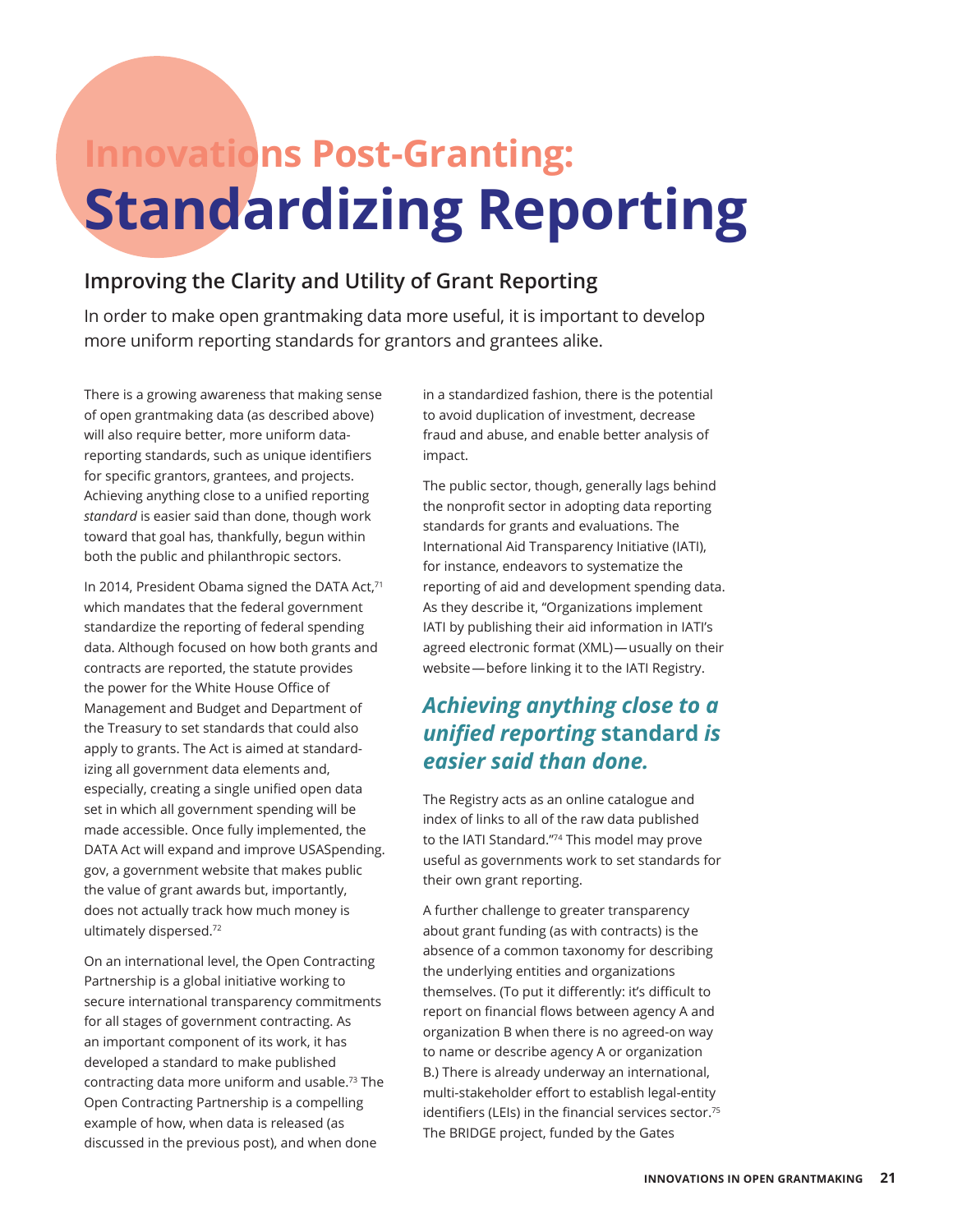Foundation, is an acronym for Basic Registry of Identified Global Entities. BRIDGE aims to assign a unique ID to every NGO to make open data about grants more easily analyzable.<sup>76</sup> Although each nonprofit files a tax return with the IRS and registers in the states in which it operates, there is no plan at present to coordinate between these administrative authorities and the BRIDGE project. A similar effort aimed at disambiguating among entities, called ORCID, assigns unique identities to researchers. ORCID is intended to make it possible to track publications and their authors more accurately and to ensure that data about grantmaking translates into improved understanding of downstream impact.<sup>77</sup> It is important to note that, although similar, LEI, ORCID, and BRIDGE are working in parallel and not in collaboration.

A further challenge to greater core activities. *transparency about grant funding (as with contracts) is the absence of a common taxonomy for describing the underlying entities and organizations themselves.*

> The sheer number of initiatives mentioned above makes clear that a critical mass of interest in data standardization exists. But coordinating among these various actors, and ensuring that they do not end up at cross-purposes, will be crucial.

### **WHY DO IT**

- *Signal, not noise:* With standardizing reporting categories, grantors and third parties will have greater ability to compare activities, outputs, and impacts across different sorts of grants.
- **e** *Ease of reporting:* With predefined categories, there is less guesswork for grantees in knowing how to report to funders.

- *Stifling creativity:* Just as metrics cannot always be standardized, rigidly defining reporting categories can artificially constrain grantees and the activities they undertake.
- *Compliance burden: Box-ticking exercises* take time and resources away from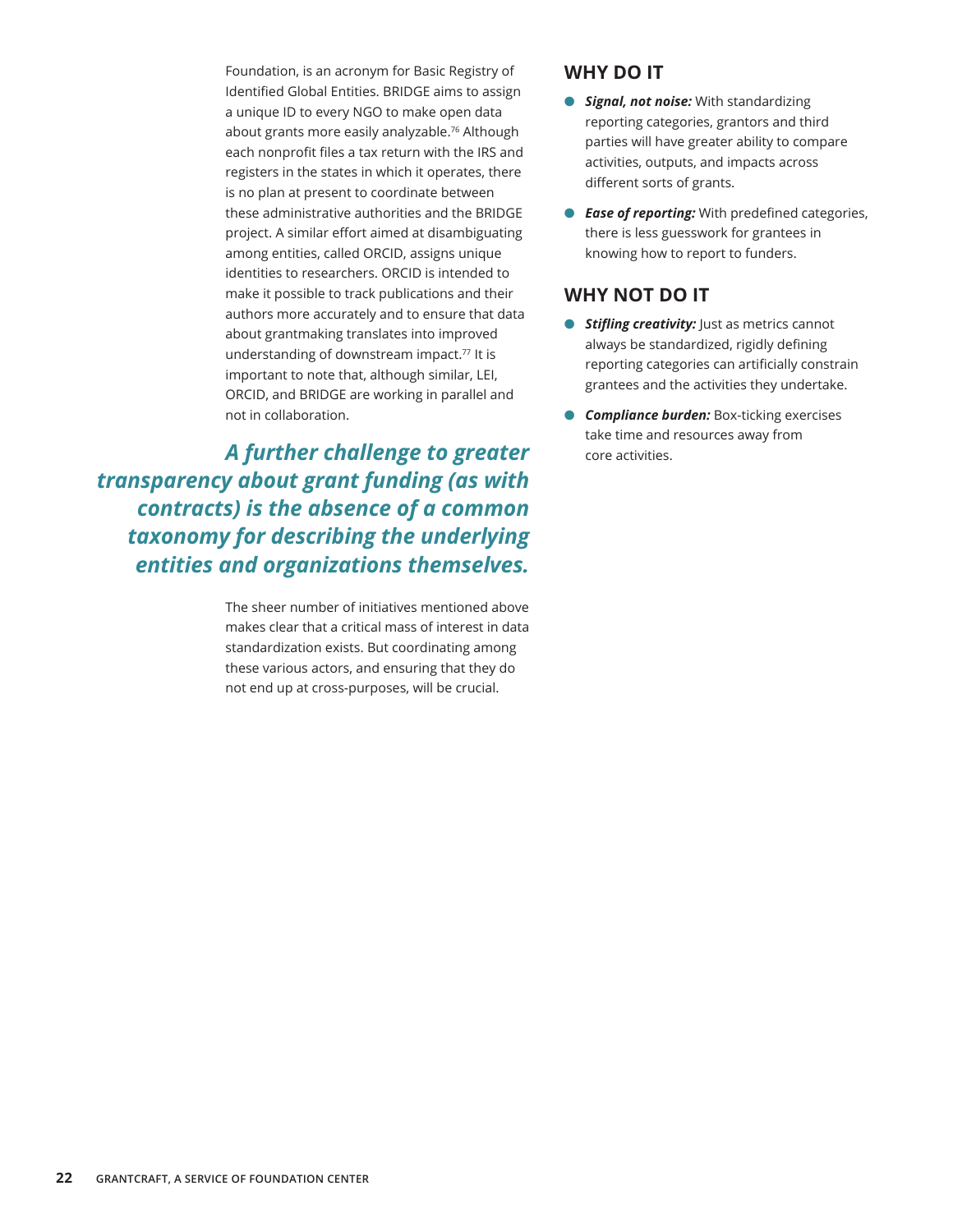# **Innovations Post-Granting: Opening Access to Grant-Funded Work Product**

### **Making Public the Fruits of Public Money**

Increasing access to the work product developed as a result of a grant helps ensure that the public can benefit from the knowledge that grantees produce.

In contrast to opening data about grantmaking expenditures, there are also innovations focused on increasing access to the knowledge developed through grantmaking practices, to ensure that the public can benefit from and build on the knowledge that grantees produce. Dr. John Holdren, Director of the Office of Science and Technology Policy (OSTP), promulgated a Memorandum Expanding Public Access to the Results of Federally Funded Research in 2013 to advocate for the use of open-access policies throughout the federal government, directing "each federal agency with over \$100 million in annual conduct of research and development expenditures to develop a plan to support increased public access to the results of research funded by the Federal Government."<sup>78</sup>

The Holdren memo was, in turn, inspired by the practice of the National Institutes of Health (NIH), which requires<sup>79</sup> that all papers it funds that are accepted for publication be made publicly accessible, for free, on its PubMed Central archive.80 Taking a slower approach, the National Science Foundation (NSF) funded a one-year pilot study to encourage researchers to file a "data management plan" to explain how they would share their research data (or explain why they cannot).<sup>81</sup> NSF opted for the pilot to enable it to hear from its grantees as to what challenges, such as unforeseen costs or privacy issues, opening up the underlying datasets used in a research project would create. Now NSF is following suit and is headed toward open access across the board.<sup>82</sup>

Relatedly, the NIH also mandates that certain categories of clinical trials make results available through clinicaltrials.gov, and can withhold funding if an applicable trial fails to do so. However, partly out of a concern that this NIH mandate was both overly narrow in scope and insufficiently enforced, a parallel advocacy campaign, AllTrials,<sup>83</sup> is securing commitments from private companies and research institutions to publish the full results of clinical drug trials.

# *There are innovations focused on increasing access to the knowledge developed through grantmaking practices.*

AllTrials is also in discussions with hedge funds investing in these companies to make funding contingent upon disclosure.

Outside the realm of scientific research, the Department of Labor's Trade Adjustment Assistance Community College and Career Training (TAACCCT) program requires grantees to make the educational training materials they develop with the Department's \$2 billion in initial workforce training grants fully reusable under a Creative Commons license, including by commercial third parties.<sup>84</sup>

Many NGOs are also starting to adopt this model: Foundation Center's IssueLab, for instance, brings together case studies, evaluations, white papers, and issue briefs from a broad range of nonprofits to make the collective intelligence of the social sector more easily accessible.<sup>85</sup>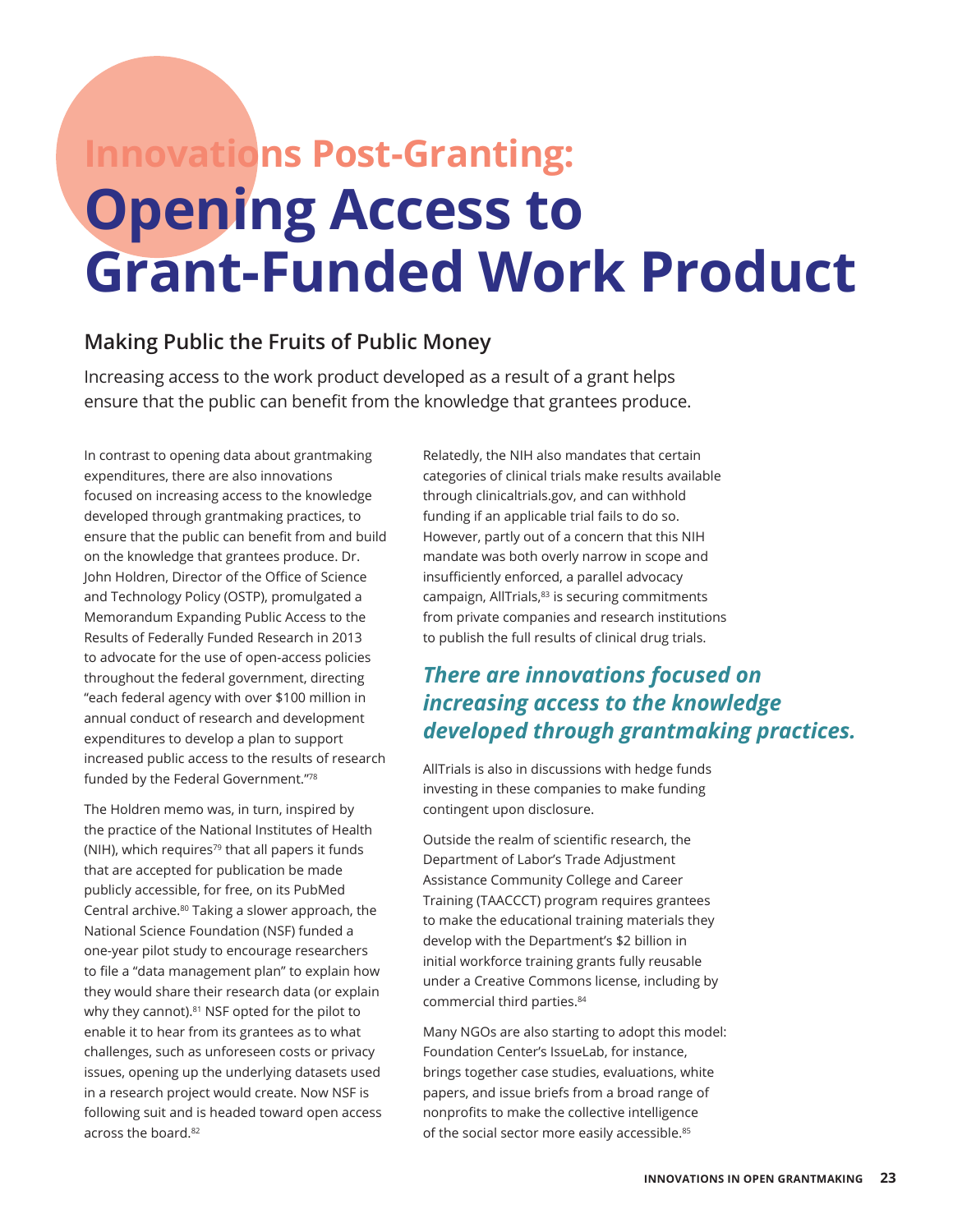### **Defense Advanced Research Project (DARPA) Open Catalog87**

Launched in 2014, DARPA's Open Catalog is in many ways the standardbearer for opening access to data and other information from publicly funded grants. The Open Catalog is a "public web portal that organizes and shares the publicly releasable results of DARPA research in the form of software, peer-reviewed publications, data and experimental details."<sup>88</sup>

The platform was created with an eye toward creating a mechanism for sharing the diversity of potentially useful information related to DARPA's many projects, including, notably, sharing across internal agency siloes. Its name refers to its original form as a "card catalog" for DARPAfunded projects.

Chris White, the Open Catalog's program manager, described the platform's value proposition in a statement released at launch:

*"Making our open source catalog available increases the number of experts who can help quickly develop relevant software for the government. Our hope is that the computer science community will test and evaluate elements of our software and afterward adopt them as either standalone offerings or as components of their products."<sup>89</sup>*

In addition to the potential impacts of opening DARPA's information to the public, the platform's creation was inspired by the belief that governmentfunded product should naturally be made accessible to the public.

While grantees are not required to open their data on the platform upon program completion, program managers attempt to articulate the value proposition of more openness—e.g., future uptake of findings and identification of potential collaborators—and an open publishing agreement is reached before the formal contract is signed.

As a result of what DARPA's David Bringle terms the "double-edged sword" of openness, DARPA has little insight into the downstream impacts of making information accessible on the Open Catalog. While there is confidence within the agency that the site is being put to use and helping to establish collaborations, they have little means for tracking those impacts.

According to Bringle, the two central challenges for maintaining the Open Catalog are: 1) gaining access to the new content to be published on the site in a timely manner; and 2) keeping the content available on the site up to date.

With the difficulty of meaningfully identifying the impacts of the platform combined with the resource-intensive challenges related to maintaining the site, replication in other government contexts will likely require a consistent funding stream (which the Open Catalog enjoys), or high-level policy requirements for hosting such a platform. Despite these challenges, the Open Catalog could provide a roadmap for other government agencies to work with grantees and improve the stock of useful data, evidence, and research available to those seeking to address public problems.

Sphaera, a cloud-based platform developed by a consortium of organizations including the Rockefeller Foundation and Oxfam America, is also aiming to help foundations and other organizations to "serve up curated solutions that have been funded and implemented." The Sphaera Solutions Hub, currently in beta, offers users across sectors access to a "growing, global, living library of solutions to the hard problems of the 21st century."<sup>86</sup>

### **WHY USE IT**

- *C Enhancing access:* Open access increases access to the knowledge produced with grant funding. By giving people the ability to scrutinize the underlying work product, open access can potentially accelerate additional advances in knowledge and new kinds of problem solving. In addition to enabling collaboration, it can enhance trust in the grantmaking process.
- *Spurring innovation: Open access can* promote third-party innovation by enabling newcomers to build upon the work product created by grantees.
- **Magnifying impact:** By opening up access to underlying work product, agencies can make their limited grantmaking dollars go further in advancing their missions.

### **WHY NOT TO USE IT**

- *IP incentives:* There may be instances in which allowing grantees to retain certain intellectual property rights is important for attracting quality applicants.
- **Absence of evidence:** There is not a lot of understanding of the circumstances under which open access promotes innovation best.
- **Monetizing first sale rights:** In some grant competitions, investors will offer to fund second- and third-place winners not funded by the government, if they can retain rights.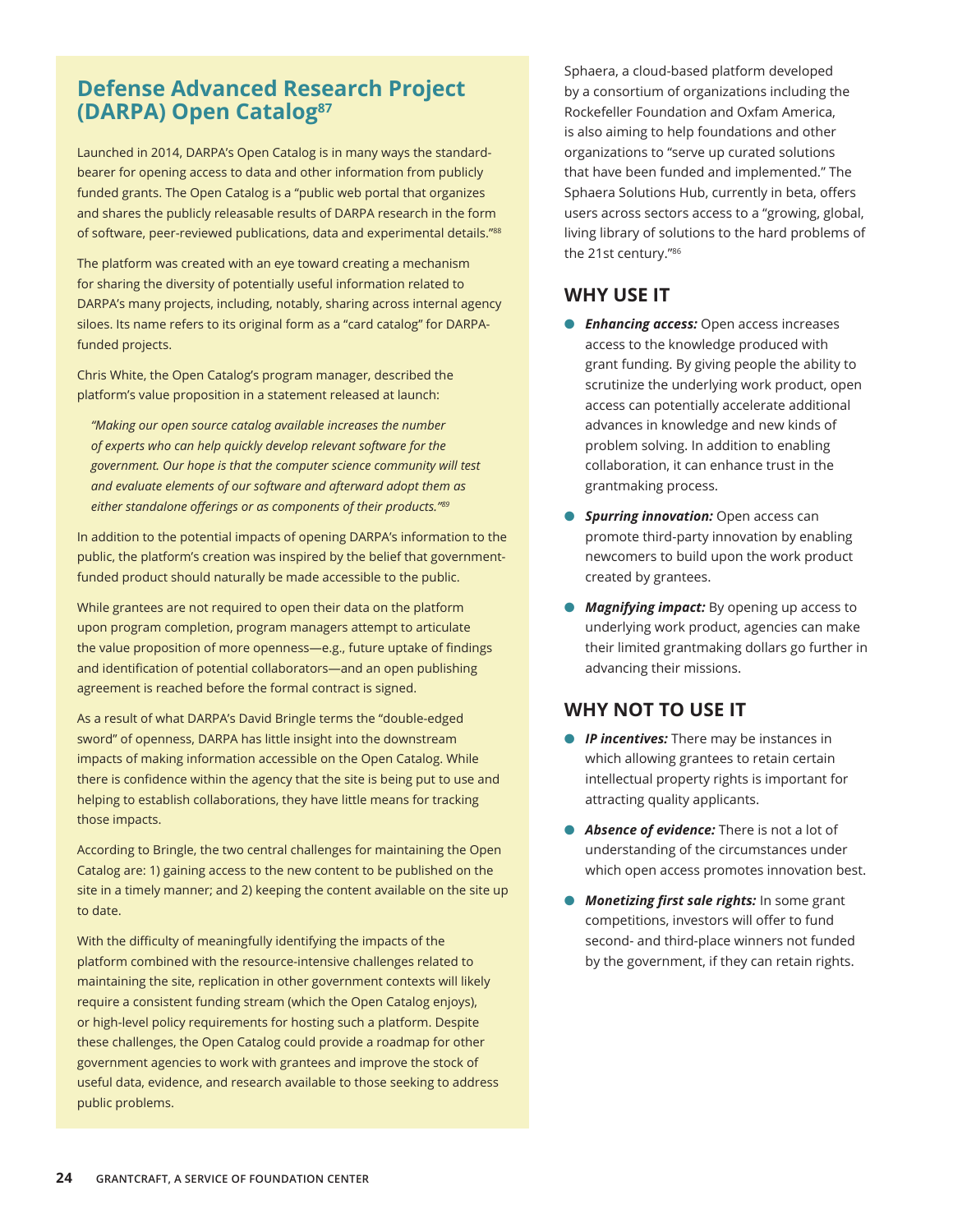# **Conclusion and Reflection**

With a few years of experience with new open and innovative grantmaking processes pre-, during and post-award, it is now time to invest in more systematic and empirical review of agencies' progress and assessment of which innovators are using the newly available techniques, and how, to solve public problems and advance the public good. Given that grantmaking accounts for half the federal budget, every presidential candidate, regardless of party, should be committed to ensuring that we are doing grantmaking in the best possible way and that we use the data we collect about which practices are leading to better outcomes, to enact the policies that scale up these new ways of working.

Now, think about how you can use these ideas and examples to influence your own work, and how to move government grantmaking to increasingly innovative and strategic heights. Here, we offer some questions to reflect on the text and discuss with your colleagues:

- $\bullet$  What examples jumped out the most to you, and why?
- $\bullet$  How can innovations in grantmaking move beyond anecdotal wins and pilot projects to become more ingrained in the business of disseminating public money?
- l What are the institutional, cultural, and legal barriers to more open and effective grantmaking processes?
- l What institutional arrangements could be leveraged to increase the openness of the grantmaking process?
- $\bullet$  What innovations in grantmaking did we miss in this publication, and what new grantmaking innovations are on the horizon?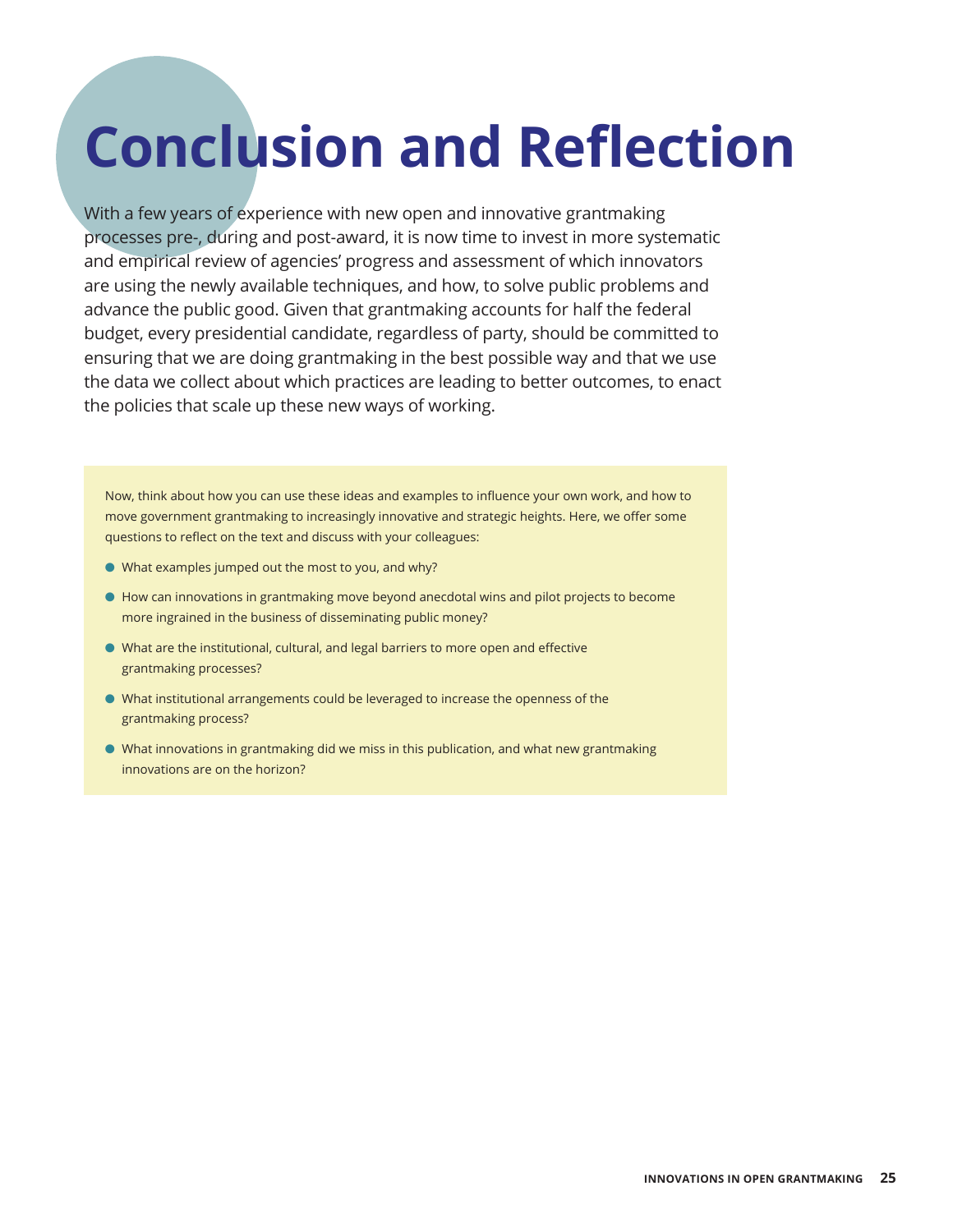#### **ENDNOTES**

- 1. **[grants.gov/web/grants/learn-grants/grants-101.html](http://www.grants.gov/web/grants/learn-grants/grants-101.html)**
- 2. **[casefoundation.org/resource/promoting-innovation](http://casefoundation.org/resource/promoting-innovation/)**
- 3. **[news.harvard.edu/gazette/story/2010/02/open](http://news.harvard.edu/gazette/story/2010/02/open-innovation-challenge-seeks-solutions-to-type-1-diabetes/)[innovation-challenge-seeks-solutions-to-type-1](http://news.harvard.edu/gazette/story/2010/02/open-innovation-challenge-seeks-solutions-to-type-1-diabetes/) [diabetes](http://news.harvard.edu/gazette/story/2010/02/open-innovation-challenge-seeks-solutions-to-type-1-diabetes/)**
- 4. **[thegovlab.org/innovating-the-innovation-process-re](http://thegovlab.org/innovating-the-innovation-process-re-imagining-university-research/)[imagining-university-research](http://thegovlab.org/innovating-the-innovation-process-re-imagining-university-research/)**
- 5. **[hms.harvard.edu/news/harvard-medicine/ideation](http://hms.harvard.edu/news/harvard-medicine/ideation-challenge-diabetes)[challenge-diabetes](http://hms.harvard.edu/news/harvard-medicine/ideation-challenge-diabetes)**
- 6. **[innocentive.com/ar/challenge/9933073](https://www.innocentive.com/ar/challenge/9933073)**
- 7. **[nsf.gov/pubs/2013/nsf13035/nsf13035.jsp](http://www.nsf.gov/pubs/2013/nsf13035/nsf13035.jsp)**
- 8. **[nsf.gov/news/news\\_summ.jsp?cntn\\_id=128546](http://www.nsf.gov/news/news_summ.jsp?cntn_id=128546)**
- 9. **[govtech.com/wireless/Like-Matchcom-Feds-Launch-](http://www.govtech.com/wireless/Like-Matchcom-Feds-Launch-BroadbandMatch.html)[BroadbandMatch.html](http://www.govtech.com/wireless/Like-Matchcom-Feds-Launch-BroadbandMatch.html)**
- 10. **[whitehouse.gov/open](https://www.whitehouse.gov/open)**
- 11. **[ntia.doc.gov/blog/2010/connecting-broadbandmatch](https://www.ntia.doc.gov/blog/2010/connecting-broadbandmatch)**
- 12. **[northatlantic-islands.com/nata-grants/project](http://www.northatlantic-islands.com/nata-grants/project-matchmaking.html)[matchmaking.html](http://www.northatlantic-islands.com/nata-grants/project-matchmaking.html)**
- 13. **[c40.org](http://www.c40.org)**
- 14. Examples in this section are drawn from Beth Simone Noveck, *Smart Citizens, Smarter State: The Technologies of Expertise and the Future of Governing* (Harvard University Press, 2015), chap. 1.
- 15. **[econlib.org/library/Essays/hykKnw1.html](http://www.econlib.org/library/Essays/hykKnw1.html)**
- 16. **[galaxyzoo.org/?utm\\_source=Zooniverse%20](https://www.galaxyzoo.org/?utm_source=Zooniverse%20Home&utm_medium=Web&utm_campaign=Homepage%20Catalogue) [Home&utm\\_medium=Web&utm\\_](https://www.galaxyzoo.org/?utm_source=Zooniverse%20Home&utm_medium=Web&utm_campaign=Homepage%20Catalogue) [campaign=Homepage%20Catalogue](https://www.galaxyzoo.org/?utm_source=Zooniverse%20Home&utm_medium=Web&utm_campaign=Homepage%20Catalogue)**
- 17. **[publiclab.org](https://publiclab.org)**
- 18. **[grassrootsmapping.org/tag/lima](http://grassrootsmapping.org/tag/lima/)**
- 19. **[grassrootsmapping.org/gulf-oil-spill](http://grassrootsmapping.org/gulf-oil-spill/)**
- 20. **[theguardian.com/global-development-professionals](https://www.theguardian.com/global-development-professionals-network/2015/feb/11/open-data-how-mobile-phones-saved-bananas-from-bacterial-wilt-in-uganda)[network/2015/feb/11/open-data-how-mobile-phones](https://www.theguardian.com/global-development-professionals-network/2015/feb/11/open-data-how-mobile-phones-saved-bananas-from-bacterial-wilt-in-uganda)[saved-bananas-from-bacterial-wilt-in-uganda](https://www.theguardian.com/global-development-professionals-network/2015/feb/11/open-data-how-mobile-phones-saved-bananas-from-bacterial-wilt-in-uganda)**
- 21. **[www3.epa.gov/region02/citizenscience/grants.html](https://www3.epa.gov/region02/citizenscience/grants.html)**
- 22. **[irvine.org/arts/who-we-fund/exploring-engagement](https://www.irvine.org/arts/who-we-fund/exploring-engagement-fund)[fund](https://www.irvine.org/arts/who-we-fund/exploring-engagement-fund)**
- 23. **[huffingtonpost.com/jane-wales/if-you-want-an-answer](http://www.huffingtonpost.com/jane-wales/if-you-want-an-answer-ask_b_742111.html)[ask\\_b\\_742111.html](http://www.huffingtonpost.com/jane-wales/if-you-want-an-answer-ask_b_742111.html)**
- 24. **[casefoundation.org/resource/citizen-centered](http://casefoundation.org/resource/citizen-centered-solutions/)[solutions](http://casefoundation.org/resource/citizen-centered-solutions/)**
- 25. **[blog.wikimedia.org/2015/02/19/wmf-largest](http://blog.wikimedia.org/2015/02/19/wmf-largest-participatory-grantmaking/)[participatory-grantmaking](http://blog.wikimedia.org/2015/02/19/wmf-largest-participatory-grantmaking/)**
- 26. **[thelafayettepractice.com/reports/whodecides](http://www.thelafayettepractice.com/reports/whodecides/)**
- 27. **[disabilityrightsfund.org](http://www.disabilityrightsfund.org)**
- 28. **[hivyoungleadersfund.org](http://www.hivyoungleadersfund.org)**
- 29. **[youngfeministfund.org](http://youngfeministfund.org)**
- 30. **[edgefund.org.uk](http://edgefund.org.uk)**
- 31. **[grantcraft.org/blog/building-transparency-into-the](http://www.grantcraft.org/blog/building-transparency-into-the-operational-structure-of-a-new-fund)[operational-structure-of-a-new-fund](http://www.grantcraft.org/blog/building-transparency-into-the-operational-structure-of-a-new-fund)**
- 32. **[nationalservice.gov/programs/social-innovation-fund/](http://www.nationalservice.gov/programs/social-innovation-fund/our-model) [our-model](http://www.nationalservice.gov/programs/social-innovation-fund/our-model)**
- 33. **[theotherfoundation.org](http://theotherfoundation.org)**
- 34. **[africangrantmakersnetwork.org/Documents/Report-](http://www.africangrantmakersnetwork.org/Documents/Report-Pilot-Peer-Review-Grant-Making-Initiative.pdf)[Pilot-Peer-Review-Grant-Making-Initiative.pdf](http://www.africangrantmakersnetwork.org/Documents/Report-Pilot-Peer-Review-Grant-Making-Initiative.pdf)**
- 35. **[atlanticphilanthropies.org/app/uploads/2015/09/](http://www.atlanticphilanthropies.org/app/uploads/2015/09/Report-Pilot-Peer-Review-Grant-Making-Initiative.) [Report-Pilot-Peer-Review-Grant-Making-Initiative.pdf](http://www.atlanticphilanthropies.org/app/uploads/2015/09/Report-Pilot-Peer-Review-Grant-Making-Initiative.)**
- 36. **[whitehouse.gov/sites/default/files/omb/](https://www.whitehouse.gov/sites/default/files/omb/memoranda/2012/m-12-14.pdf) [memoranda/2012/m-12-14.pdf](https://www.whitehouse.gov/sites/default/files/omb/memoranda/2012/m-12-14.pdf)**
- 37. **bridgespan.org/Publications-and-Tools/Performance-Measurement/Geek-Cities-Data-Improves-Lives.aspx#. V4U3qFcsjNW**
- 38. **[brookings.edu/research/books/2014/show-me-the](http://www.brookings.edu/research/books/2014/show-me-the-evidence)[evidence](http://www.brookings.edu/research/books/2014/show-me-the-evidence)**
- 39. **[nationalservice.gov/build-your-capacity/grants/](http://www.nationalservice.gov/build-your-capacity/grants/funding-opportunities/2016/social-innovation-fund-2016-pay-success-grant) [funding-opportunities/2016/social-innovation-fund-](http://www.nationalservice.gov/build-your-capacity/grants/funding-opportunities/2016/social-innovation-fund-2016-pay-success-grant)[2016-pay-success-grant](http://www.nationalservice.gov/build-your-capacity/grants/funding-opportunities/2016/social-innovation-fund-2016-pay-success-grant)**
- 40. **[whitehouse.gov/blog/2015/12/11/social-innovation](https://www.whitehouse.gov/blog/2015/12/11/social-innovation-fund-launches-new-pay-success-grant-program)[fund-launches-new-pay-success-grant-program](https://www.whitehouse.gov/blog/2015/12/11/social-innovation-fund-launches-new-pay-success-grant-program)**
- 41. **[urban.org/urban-wire/introducing-pay-success](http://www.urban.org/urban-wire/introducing-pay-success-initiative-urban-institute)[initiative-urban-institute](http://www.urban.org/urban-wire/introducing-pay-success-initiative-urban-institute)**
- 42. **[issuu.com/ljaf/docs/ljfa-issuu/3?e=14811366/31893762](http://issuu.com/ljaf/docs/ljfa-issuu/3?e=14811366/31893762)**
- 43. **[moneyballforgov.com/moneyball-principles](http://moneyballforgov.com/moneyball-principles/)**
- 44. **[ed.gov/news/press-releases/us-secretary-education](http://www.ed.gov/news/press-releases/us-secretary-education-arne-duncan-announces-highest-rated-applicatio)[arne-duncan-announces-highest-rated-applications-](http://www.ed.gov/news/press-releases/us-secretary-education-arne-duncan-announces-highest-rated-applicatio)[investing-innovation-i3-2014-competition-during-visit](http://www.ed.gov/news/press-releases/us-secretary-education-arne-duncan-announces-highest-rated-applicatio)[high-school-students-north-carolina](http://www.ed.gov/news/press-releases/us-secretary-education-arne-duncan-announces-highest-rated-applicatio)**
- 45. **[foundationcenter.org/grantmakers/eupdates/pdf/](http://foundationcenter.org/grantmakers/eupdates/pdf/philp_foundationreview.pdf) [philp\\_foundationreview.pdf](http://foundationcenter.org/grantmakers/eupdates/pdf/philp_foundationreview.pdf)**
- 46. **[fortune.com/2016/05/04/chan-zuckerberg-jim-shelton](http://fortune.com/2016/05/04/chan-zuckerberg-jim-shelton/)**
- 47. **[knightfoundation.org/funding-initiatives/knight](http://www.knightfoundation.org/funding-initiatives/knight-prototype-fund/)[prototype-fund](http://www.knightfoundation.org/funding-initiatives/knight-prototype-fund/)**
- 48. **[jmkfund.org/the-jmk-innovation-prize-2/](http://www.jmkfund.org/the-jmk-innovation-prize-2/)**
- 49. **[awesomefoundation.org](http://www.awesomefoundation.org)**
- 50. **[givingcommon.org/about](http://www.givingcommon.org/about/)**
- 51. **[maps.foundationcenter.org](http://maps.foundationcenter.org)**
- 52. **[nonprofits.linkedin.com/find-board-members](https://nonprofits.linkedin.com/find-board-members)**
- 53. **[thegovlab.org/static/files/smarterstate/HHS.pdf](http://www.thegovlab.org/static/files/smarterstate/HHS.pdf)**
- 54. For more about uses for expert networking technology in the public sector, please see the GovLab, Smarter State Case Studies, **[smarterstate.org](http://smarterstate.org)**.
- 55. **[crowdsnyustern.com](http://www.crowdsnyustern.com)**
- 56. **[crowdfunding.com](http://www.crowdfunding.com)**
- 57. **[whitehouse.gov/sites/default/files/uploads/](https://www.whitehouse.gov/sites/default/files/uploads/InnovationStrategy.pdf) [InnovationStrategy.pdf](https://www.whitehouse.gov/sites/default/files/uploads/InnovationStrategy.pdf)**
- 58. **[whitehouse.gov/sites/default/files/omb/assets/](https://www.whitehouse.gov/sites/default/files/omb/assets/memoranda_2010/m10-11.pdf) [memoranda\\_2010/m10-11.pdf](https://www.whitehouse.gov/sites/default/files/omb/assets/memoranda_2010/m10-11.pdf)**
- 59. **[nasa.gov/offices/COECI](https://www.nasa.gov/offices/COECI/)**
- 60. **[sciencedirect.com/science/article/pii/](http://www.sciencedirect.com/science/article/pii/S0265964615300072) [S0265964615300072](http://www.sciencedirect.com/science/article/pii/S0265964615300072)**
- 61. **[grantcraft.org/case-studies/paws-up-for-philanthropic](http://www.grantcraft.org/case-studies/paws-up-for-philanthropic-prizes)[prizes](http://www.grantcraft.org/case-studies/paws-up-for-philanthropic-prizes)**
- 62. **[medium.com/@sverhulst/governing-through-prizes](https://medium.com/@sverhulst/governing-through-prizes-and-challenges-677f3ef861d1)[and-challenges-677f3ef861d1](https://medium.com/@sverhulst/governing-through-prizes-and-challenges-677f3ef861d1)**
- 63. **[ced.org/reports/single/the-future-of-taxpayer-funded](https://www.ced.org/reports/single/the-future-of-taxpayer-funded-research-who-will-control-access-to-the-resul)[research-who-will-control-access-to-the-resul](https://www.ced.org/reports/single/the-future-of-taxpayer-funded-research-who-will-control-access-to-the-resul)**
- 64. **[rcuk.ac.uk/research/openaccess/policy](http://www.rcuk.ac.uk/research/openaccess/policy/)**
- 65. **[tacticalphilanthropy.com/2010/08/transparency](http://www.tacticalphilanthropy.com/2010/08/transparency-controversy-at-the-social-innovation-fund/)[controversy-at-the-social-innovation-fund](http://www.tacticalphilanthropy.com/2010/08/transparency-controversy-at-the-social-innovation-fund/)**
- 66. **[www2.ed.gov/about/opengov-plan-v30.pdf](http://www2.ed.gov/about/opengov-plan-v30.pdf)**
- 67. **[foundationcenter.org/grantmakers/eupdates/pdf/](http://foundationcenter.org/grantmakers/eupdates/pdf/philp_foundationreview.pdf) [philp\\_foundationreview.pdf](http://foundationcenter.org/grantmakers/eupdates/pdf/philp_foundationreview.pdf)**
- 68. **[glasspockets.org/philanthropy-in-focus/reporting](http://glasspockets.org/philanthropy-in-focus/reporting-commitment-map)[commitment-map](http://glasspockets.org/philanthropy-in-focus/reporting-commitment-map)**
- 69. **[glasspockets.org/philanthropy-in-focus/reporting](http://glasspockets.org/philanthropy-in-focus/reporting-commitment-api-and-querybuilder)[commitment-api-and-querybuilder](http://glasspockets.org/philanthropy-in-focus/reporting-commitment-api-and-querybuilder)**
- 70. **[starmetrics.nih.gov](https://www.starmetrics.nih.gov)**
- 71. **[datacoalition.org/issues/policy-agenda](http://www.datacoalition.org/issues/policy-agenda/)**
- 72. Frank Landefeld, Jamie Yachera, Hudson Hollister, "The DATA Act: Vision & Value," July 2016, **[www.morganfranklin.com/insights/article/data-act](http://www.morganfranklin.com/insights/article/data-act-vision-value-research-paper)[vision-value-research-paper](http://www.morganfranklin.com/insights/article/data-act-vision-value-research-paper)**
- 73. **[open-contracting.org/data-standard](http://www.open-contracting.org/data-standard)**
- 74. **[aidtransparency.net/about](http://www.aidtransparency.net/about)**
- 75. **[sifma.org/uploadedfiles/issues/technology\\_and\\_](http://www.sifma.org/uploadedfiles/issues/technology_and_operations/legal_entity_identifier/lei-global-call) [operations/legal\\_entity\\_identifier/lei-global-calls.](http://www.sifma.org/uploadedfiles/issues/technology_and_operations/legal_entity_identifier/lei-global-call) [pdf?n=07707](http://www.sifma.org/uploadedfiles/issues/technology_and_operations/legal_entity_identifier/lei-global-call)**
- 76. **[marketsforgood.org/bridge-to-somewhere-a](https://marketsforgood.org/bridge-to-somewhere-a-conversation-with-global-giving-guidestar-the-foundation-center-and-techsoup-global/)[conversation-with-global-giving-guidestar-the](https://marketsforgood.org/bridge-to-somewhere-a-conversation-with-global-giving-guidestar-the-foundation-center-and-techsoup-global/)[foundation-center-and-techsoup-global](https://marketsforgood.org/bridge-to-somewhere-a-conversation-with-global-giving-guidestar-the-foundation-center-and-techsoup-global/)**
- 77. **[orcid.org](http://orcid.org)**
- 78. **[whitehouse.gov/sites/default/files/microsites/ostp/](https://www.whitehouse.gov/sites/default/files/microsites/ostp/ostp_public_access_memo_2013.pdf) [ostp\\_public\\_access\\_memo\\_2013.pdf](https://www.whitehouse.gov/sites/default/files/microsites/ostp/ostp_public_access_memo_2013.pdf)**
- 79. **[publicaccess.nih.gov](http://publicaccess.nih.gov)**
- 80. **[ncbi.nlm.nih.gov/pmc](http://www.ncbi.nlm.nih.gov/pmc/)**
- 81. **[nsf.gov/eng/general/dmp.jsp](http://www.nsf.gov/eng/general/dmp.jsp)**
- 82. **[nsf.gov/about/budget/fy2014/pdf/45\\_fy2014.pdf](https://www.nsf.gov/about/budget/fy2014/pdf/45_fy2014.pdf)**
- 83. **[alltrials.net](http://www.alltrials.net)**
- 84. **[creativecommons.org/tag/taaccct](https://creativecommons.org/tag/taaccct/)**
- 85. **[issuelab.org](http://www.issuelab.org)**
- 86. **[sphaera.world/what-we-do-1](http://www.sphaera.world/what-we-do-1/)**
- 87. Special thanks to DARPA's David Bringle for sharing his insights on the Open Catalog in an interview conducted on April 4, 2016.
- 88. **[darpa.mil/work-with-us/darpa-open-catalog](http://www.darpa.mil/work-with-us/darpa-open-catalog)**
- 89. **[theverge.com/2014/2/4/5377492/darpa-publishes-all](http://www.theverge.com/2014/2/4/5377492/darpa-publishes-all-its-open-source-code-in-one-place-open-catalog)[its-open-source-code-in-one-place-open-catalog](http://www.theverge.com/2014/2/4/5377492/darpa-publishes-all-its-open-source-code-in-one-place-open-catalog)**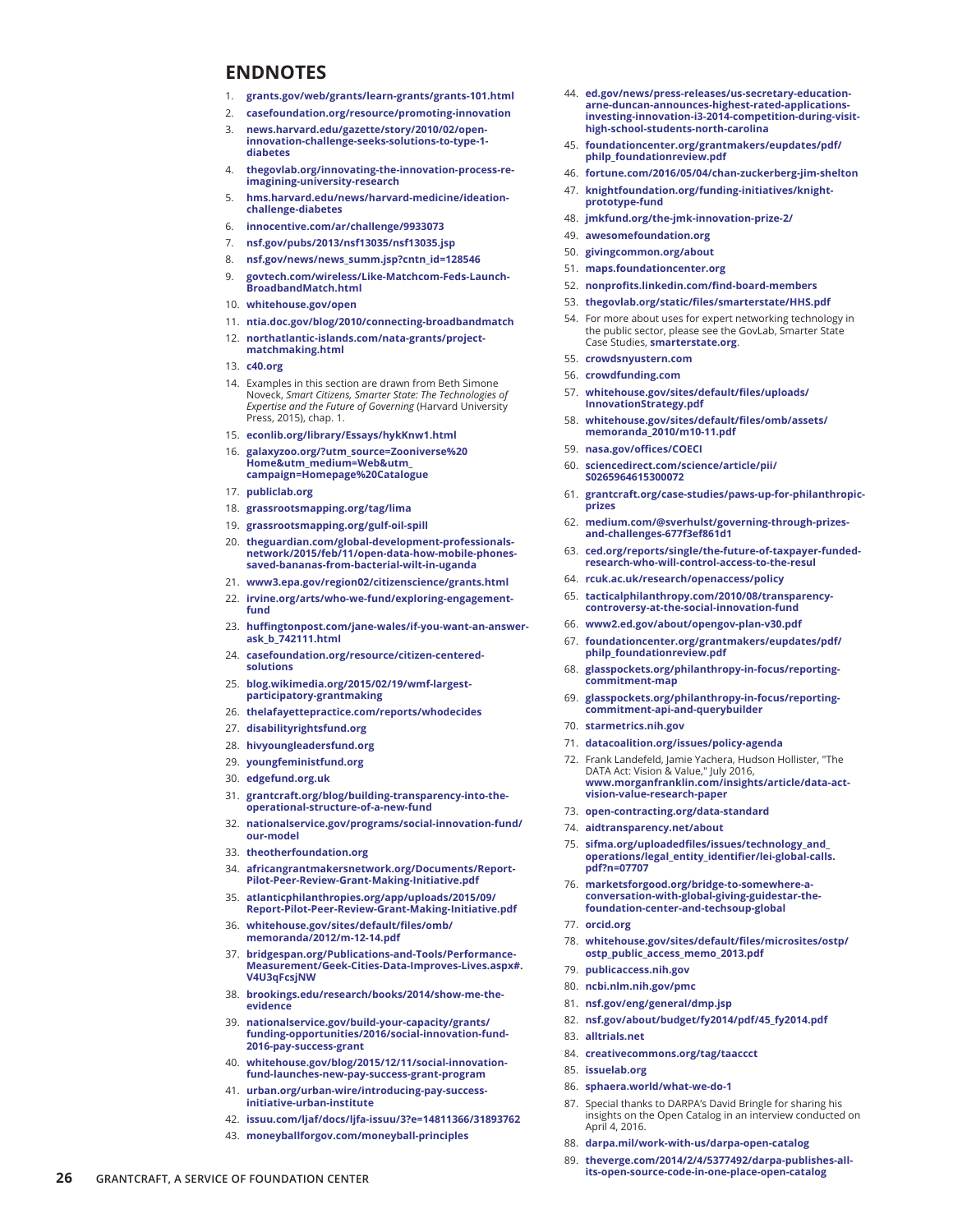### **Notes**



#### **ABOUT FOUNDATION CENTER**



Established in 1956, Foundation Center is the leading source of information about philanthropy worldwide. Through data, analysis, and training, it connects people who want to change the world to the resources they need to succeed. Foundation Center maintains the most comprehensive database on U.S. and,

increasingly, global grantmakers and their grants —a robust, accessible knowledge bank for the sector. It also operates research, education, and training programs designed to advance knowledge of philanthropy at every level. Thousands of people visit Foundation Center's website each day and are served in its five library/learning centers and at more than 450 Funding Information Network locations nationwide and around the world.

#### **ABOUT GOVLAB**



The GovLab's mission is to improve people's lives by changing the way we govern. Our goal is to strengthen the ability of institutions—including but not limited to governments—and people to work more openly, collaboratively, effectively and legitimately to make better decisions and solve public problems.